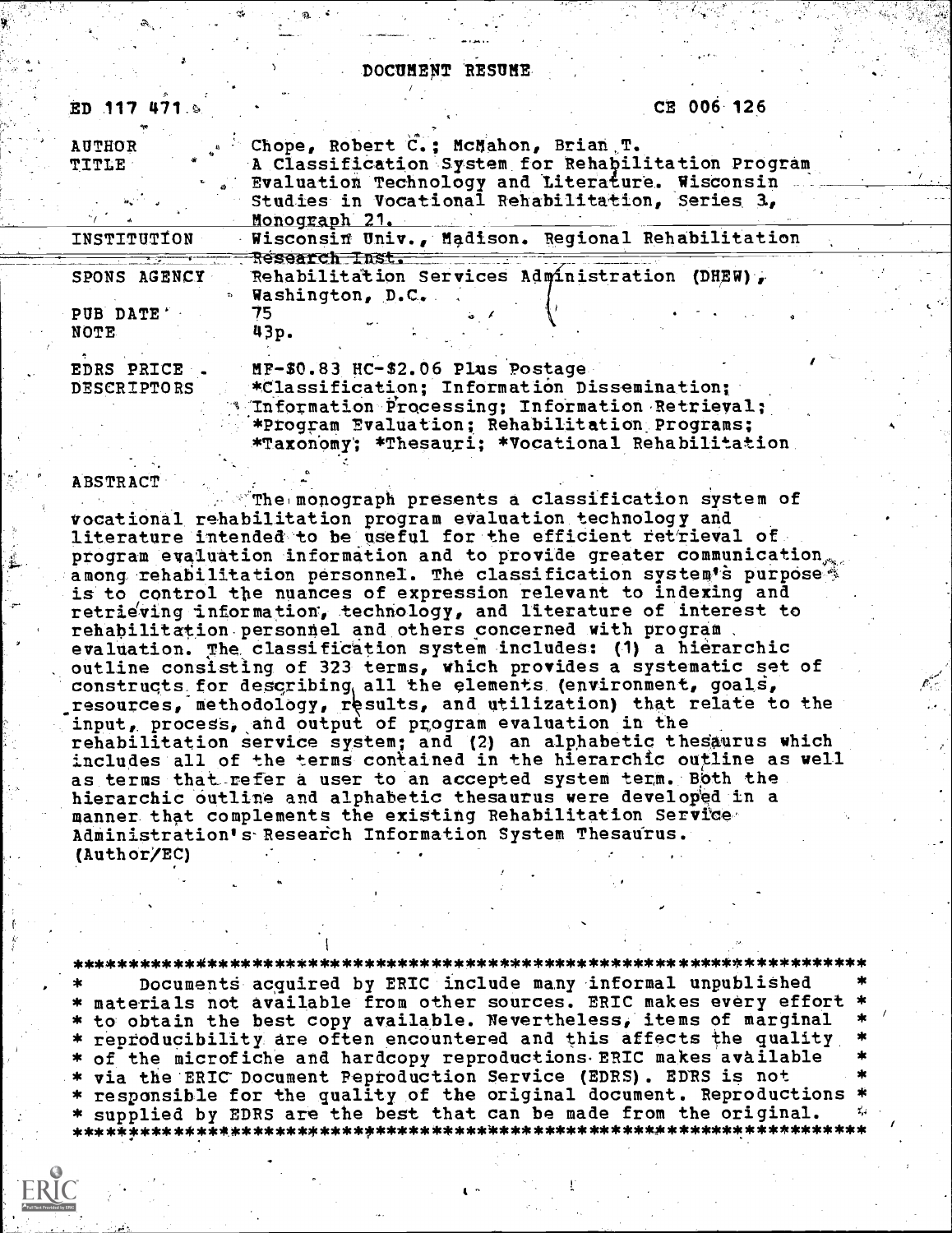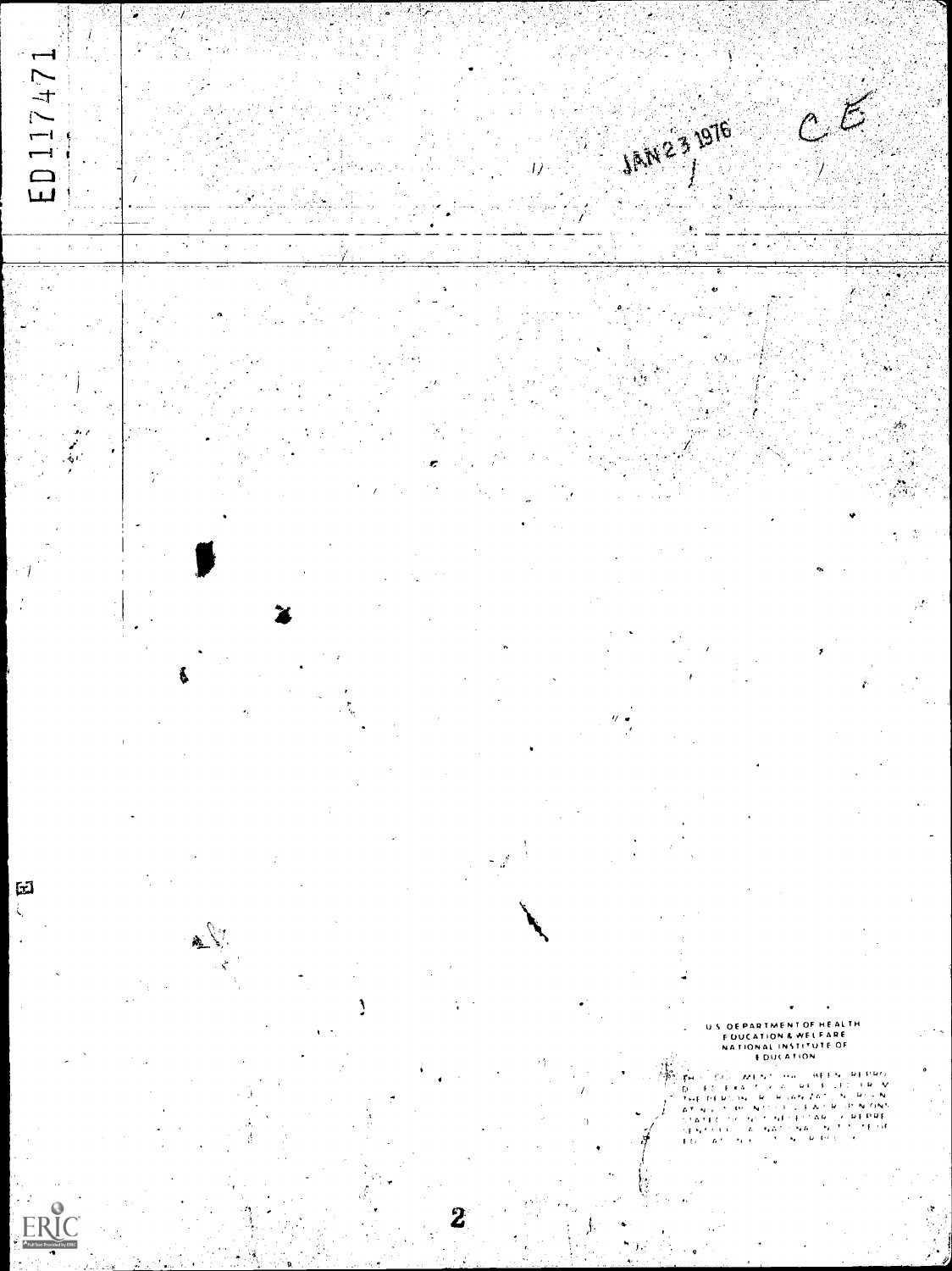## WISCONSIN STUDIES IN VOCATIONAL REHABILITATION

General Editors: George N. Wright, Ph.D. Kenneth W. Reagles, Ph.D.

Series 3, Monograph XXI

A CLASSIFICATION SYSTEM FOR

REHABILITATION PROGRAM EVALUATION TECHNOLOGY AND LITERATURE

by

Robert C. Chope, Jr., Ph.D.

with the assistance of

Brian T. McMahon, M.S.

The Wisconsin Studies in Vocational Rehabilitation are supported, in part, by Research Grant No. 15-P-55208/5-12 from the Rehabilitation Services Administration, U.S. Department of Health, Education, aid Welfare, Washington, D.C. 20201

> University of Wisconsin Regional Rehabilitation Research Institute Madison 1975



0'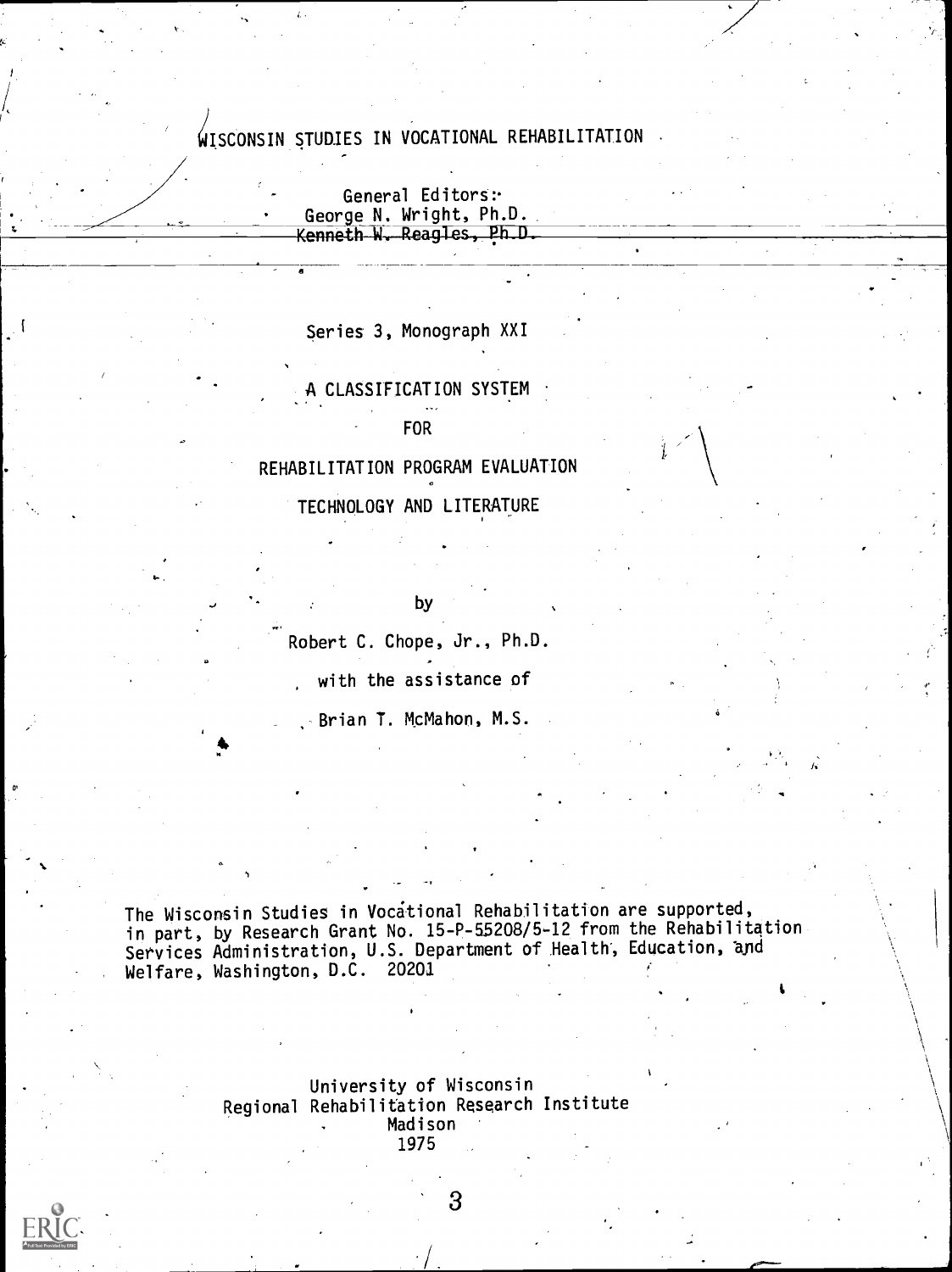#### PREFACE

monograph to the Rehabilitation Services,Administration (RSA) by the contract of University of Wisconsin Regional Rehabilitation Research Institute-(UW-RRRI) = represents the culmination of nearly six months of planning and activity relevant to the development of a classification of program evaluation technology and literature; it is the final report of the project.  $_{1}$ The need for such a classification-was initially recognized by RSA and supplementary funds were awarded to the UW-RRRI to complete this project because it complemented the UW-RRRI's core area of research, "Improving Management Effectiveness of Rehabilitation Agencies: Evaluation Techniques and Effectiveness Measures." While the UW-RRRI coordinated and directed this effort it did not function unilaterally without technical and pragmatic input from others. State Vocational Rehabilitation agency personnel,, academic professionals and independent researchers in program evaluation, information scientists, as well as RSA' officials were called upon repeatedly for advice and assistance. In addition a conference was held in Madison on July 16 and 17, 1975 for the purposes of developing the basic structure of the classification system. This conference proved invaluable to the RRRI and appreciation is extended to the participants: Ed Acree, Terry Conour, John Muthard, Isabel Robinault, Claire Schultz, Judy Senkevitch, LeRoy Spaniol, Robert Struthers, and Marvin Weisinger.

Since the inception of the project both the RRRI's director, George N. Wright, and the Research Director, Ken Reagles, have served as consultants and a word of thanks is afforded to them. Finally, Brian McMahon, a doctoral student in the University/of Wisconsin-Madison Rehabilitation Counseling Psychology Program and my research assistant, receives my gratitude for his relentless effort

> 4ii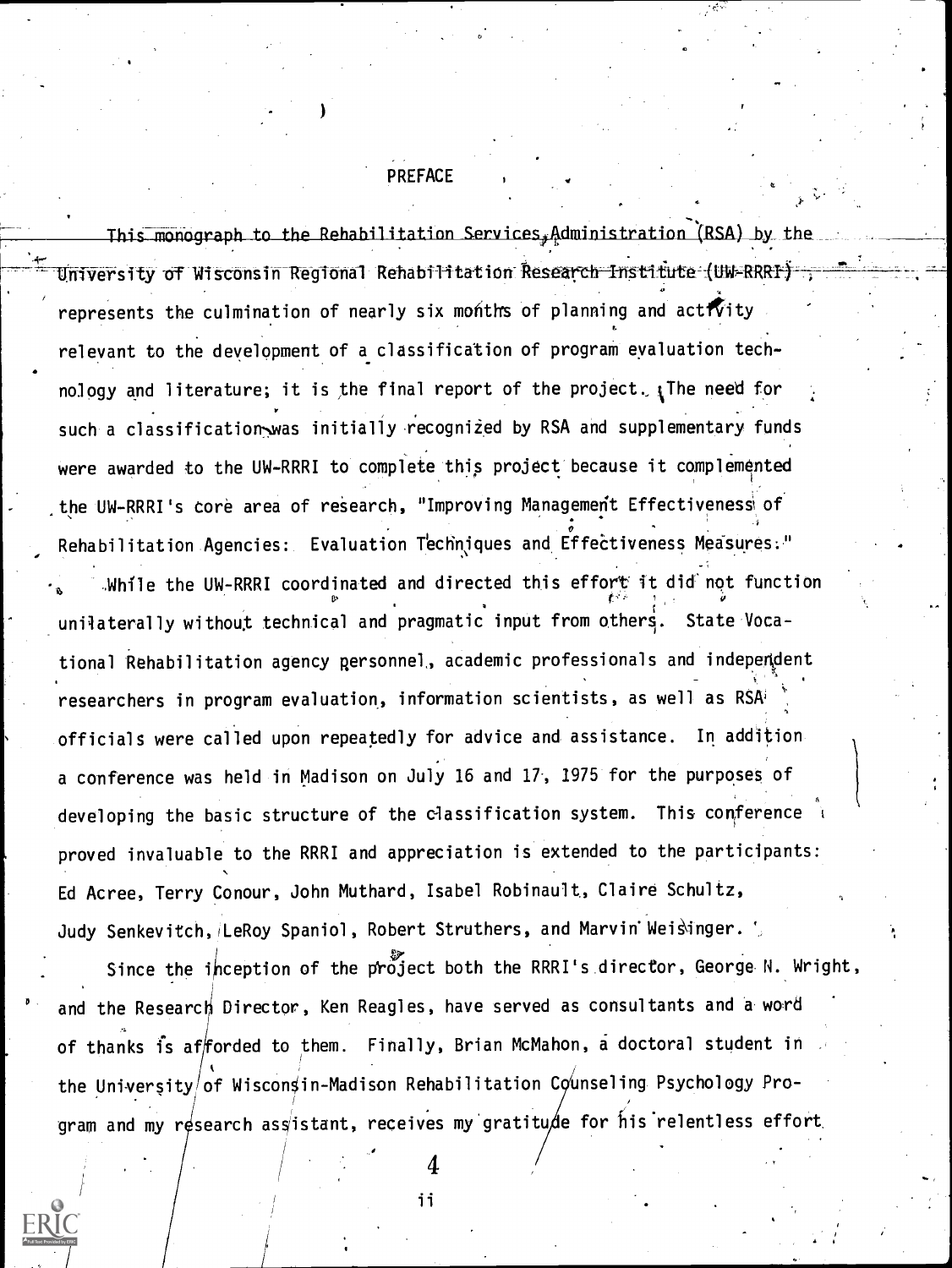in hejping to compile, edit and alphabetize the list of descriptors. I can honestly say that without him, the project could never have been completed within the time frame allotted to us. r-

 $\tilde{h}_1$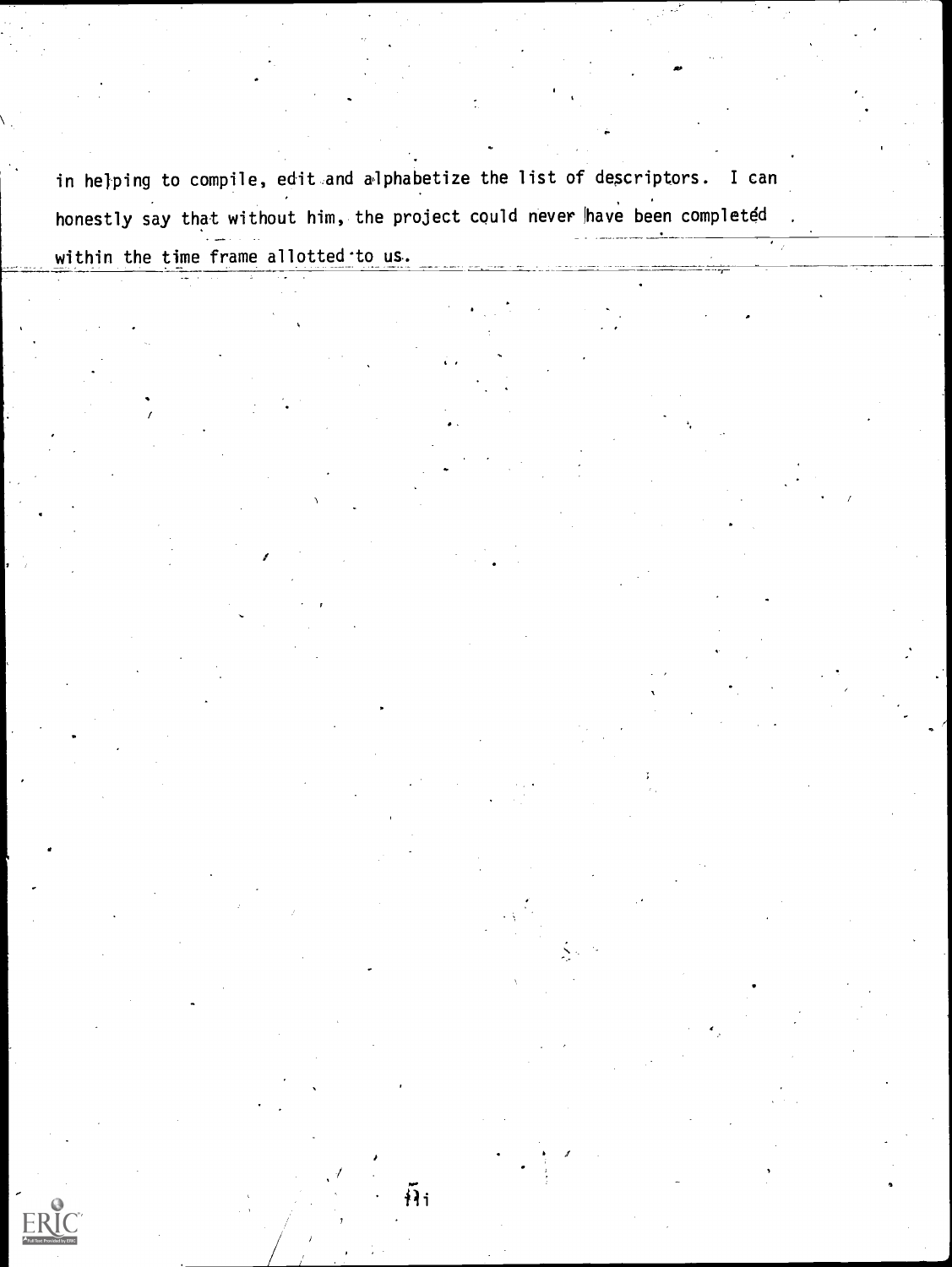#### INTRODUCTION

## The Purpose of the Classification System

The Rehabilitation Act of 1973 (P.L. 93-112) with its mandate to "measure and evaluate the impact of all programs authorized by this Act" not only  $\bullet$   $\bullet$   $\bullet$   $\bullet$ provided a series of new and multiple requirements for state Vocational  $\cdot$ Rehabilitation (VR) administrators, it also led to an increase in both the utilization of existing evaluation technology as well as the development of new evaluation strategies.

In the last two years, responses have been generated at the national and state level regarding the impact of rehabilitation programs upon the disabled population. These responses have included a variety of measurement devices aimed at assessing some of the potential benefits attributable to the receipt of VR services. Yet, because of the myriad of communication problems that exist in any large service organization., much duplication of effort results.  $\cdot$  In addition, some VR programs have established evaluation units with the intent of rigorously measuring program impact and effectiveness,, while other programs have made little progress in this area, either because of insufficient resources or lack of technically trained manpower.

VR agency administrators, academic professionals in program evaluation, independent researchers, and RSA officials have contended that both practitioners and researchers in VR program evaluation could function more effectively and efficiently if a classification system of program evaluation technology and literature existed. A classification system could be used by a central clearing house to catalog program evaluation technology and literature, making them readily and economically accessible for retrieval. The efficient retrieval of

I.

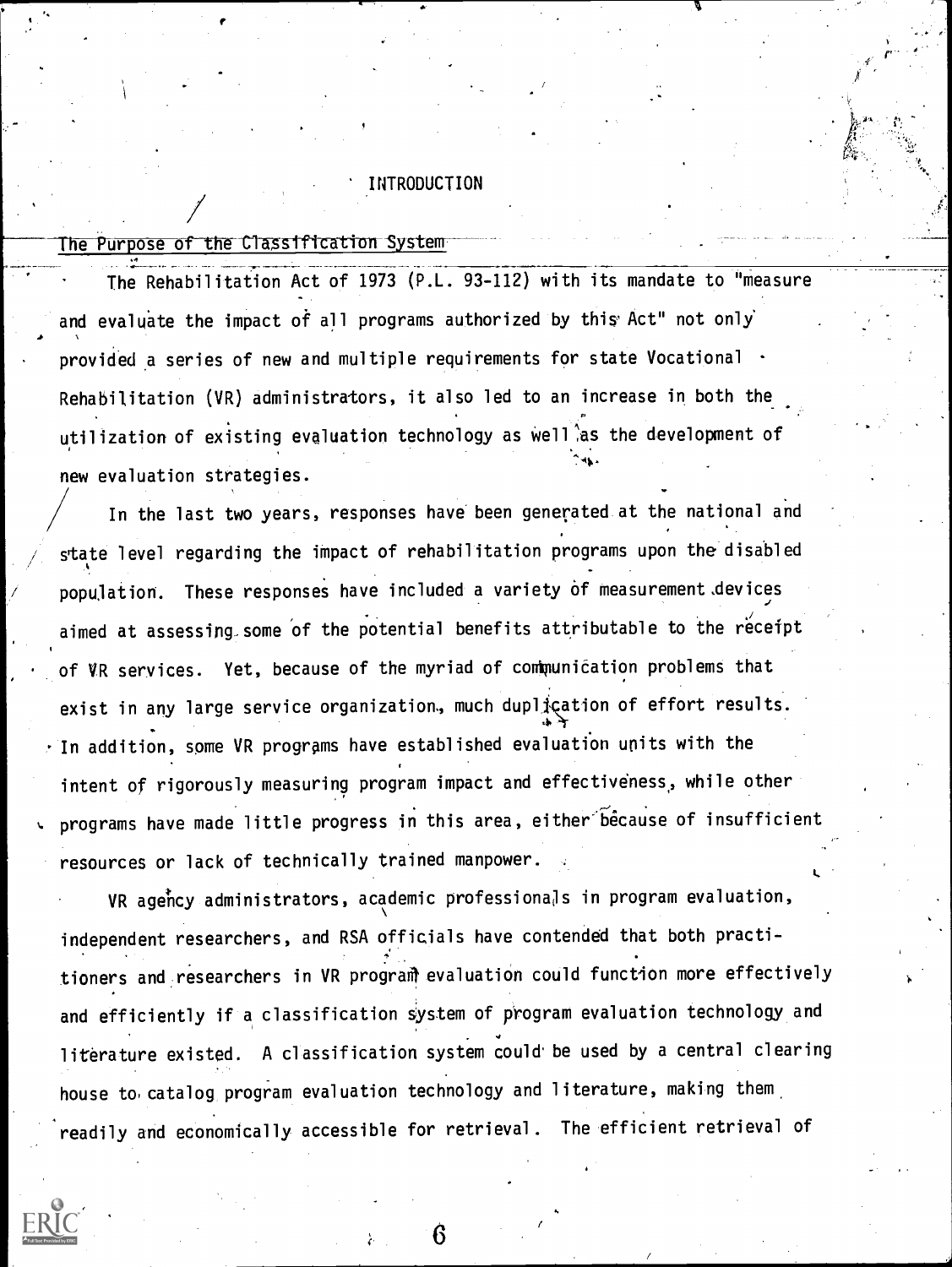program eval $\mathfrak{g}$ aris information would encourage its proper and prompt utilization. The state of  $\mathfrak{g}$ In addition, a classification system would-provide for greater communication among rehabilitation personnel, ultimately improving the exchange of ideas while preventing duplication of research efforts. Moreover, with a systematic compilation and examination of technology presently available, knowledge gaps could be, easily identified, thereby encouraging new research while justifying funding of the research.

With these potential benefits in mind the UW-RRRI developed the present classification system that includes a hierarchic outline and alphabetic thesaurus. The hierarchic outline is a systematic set of constructs for describing **A** all the elements--environment, goals, resources, methodology, results, utilization--that relate to the input, process, and output of program evaluation in the rehabilitation service system. The alphabetic thesaurus includes all of the terms contained in the hierarchic outline as well as terms that refer a Yuser to an accepted system term, a term that exists in the hierarchic outline. Both the hierarchic outline and alphabetic thesaurus were developed in a manner that complements the existing RSA Research Information System (RIS) Thesaurus so that the users'Of that system will have a limited amount of difficulty adjusting to this system.

Like the RIS Thesaurus, the purpose of this system is to control the nuances of expression relevant to indexing and retrieving information, tech-, , nology, and literature of interest to rehabilitation personnel and others concerned with program evaluation. Every effort was made to make it both comprehensive and potentially expandable. The independent terms were selected by taking account of the language habits of program evaluation personnel.

 $\epsilon$  and  $\epsilon$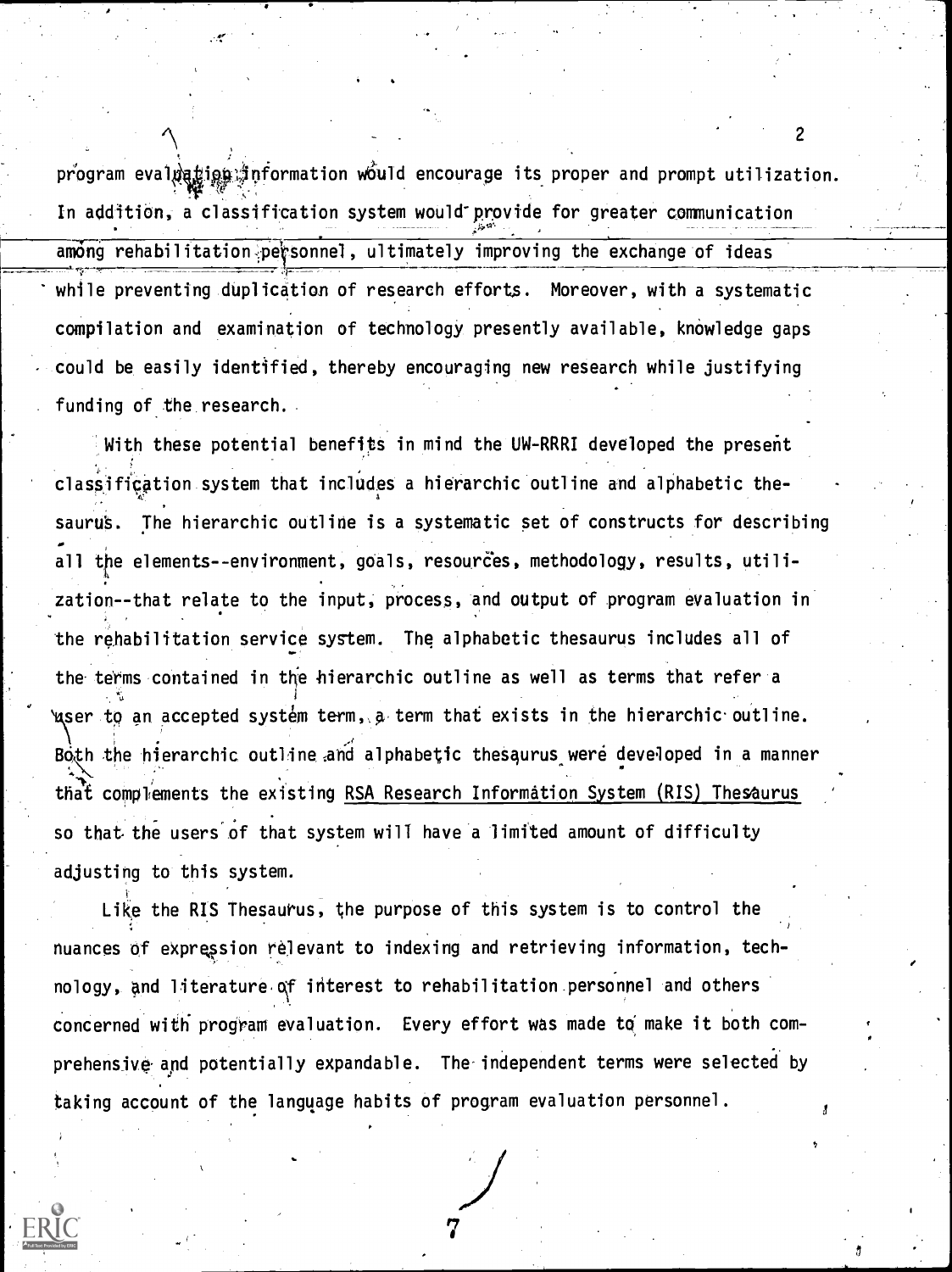## The Organization and Use of this Classification System

The term "Evaluation" presently exists in the RIS Thesaurus under the broader term Research. Evaluation in that system encompasses some of the components of program evaluation, client evaluation and job evaluation (analysis). The system developed by the UW-RRRI is concerned only with program evaluation, and the descriptive'list of terms appearing in the hierarchic outline and alphabetic thesaurus conceptually fall under this rubric. Still, program evaluation is only one component of evaluation and it should be clear to the users of the system that omissions of client evaluation and job analysis were intended.

 $3 \sim$ 

In contrast to the RIS Thesaurus, the hierarchic outline of terms pre- , cedes the alphabetic thesaurus. This ordering was chosen for the purpose of promulgating the thesis that program evaluation is a process, rather than a discrete entity. It is a systematic, continuous process that provides information about the value or worthwhileness of a program for the ultimate purpose of making decisions. Consequently, users of this classification system- authors, indexers, retrievers--need to conceptualize each document in program evaluation as having a role in providing information on some component of this process. The ease with which documents can be classified and retrieved will be dependent upon the user's familiarity with the outline.

The alphabetic thesaurus is organized in a manner consistent with the RIS Thesaurus with one exception; related terms were not included. Because program evaluation is a process, rather than a series of uniterm descriptors, and since the process is explicitly operatjonalized in the hierarchic outline, a user should not need alterhative terms for the purposes of classifying or retrieving a document, if the outline is used properly. If a user is interested in

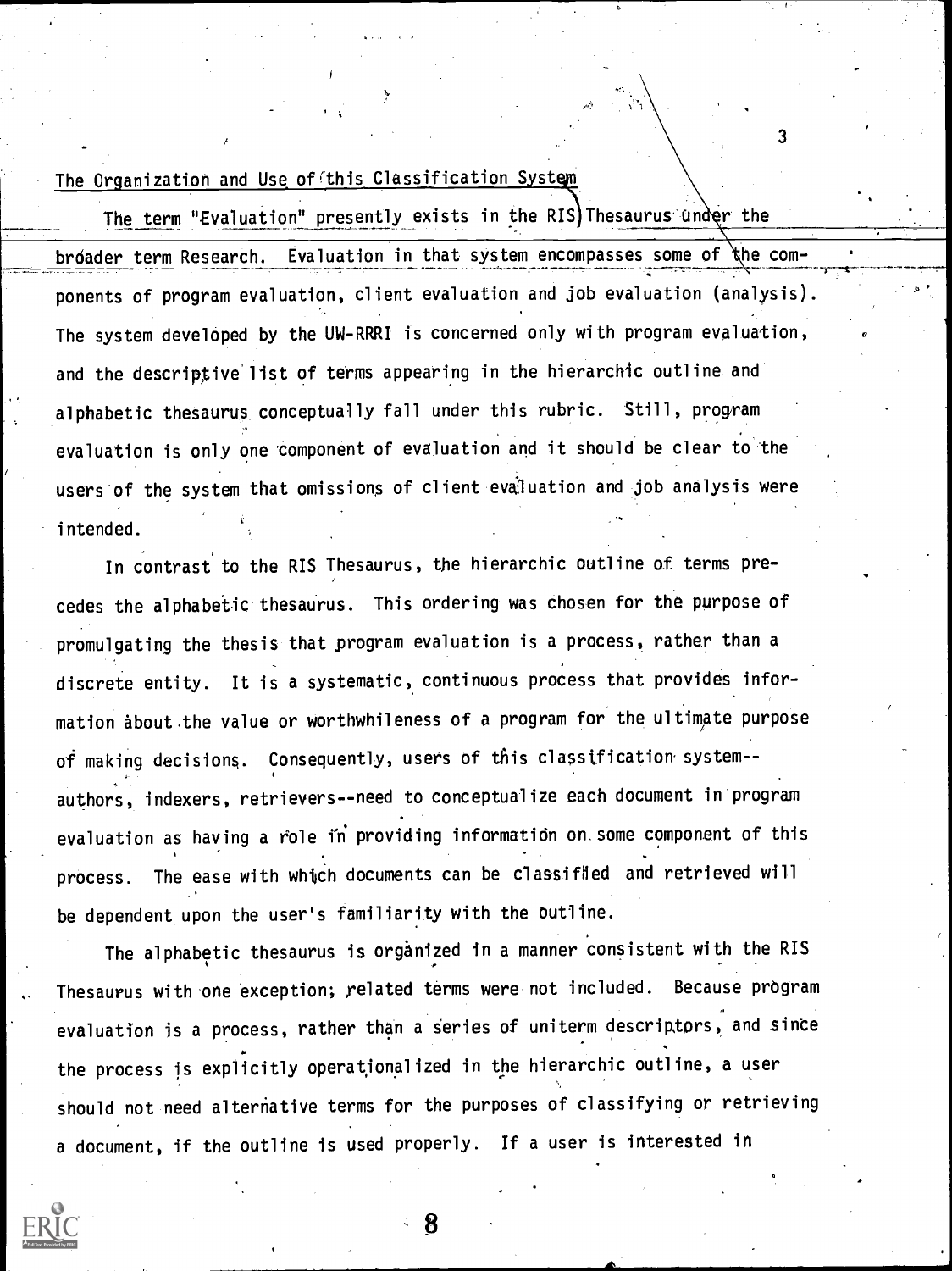related or'alternative terms to a specific consulted term, those should be found by examining the terms in the hierarchic outline that exist on the same level and in the same section where the consulted term lies.

 $\mathbb{Z}$  of  $\mathbb{Z}$ 

The system terms in the alphabetic thesaurus are accompanied by one to  $\cdot$  three types of notes:, "Refer from," "Narrower terms," and "Broader terms." $^{\circ}$ "Refer from" names those terms which were not accepted as system terms but do refer users to the term being consulted. "Narrower terms" are those descriptive terms that appear one level below the consulted term in the hierarchic outline. Similarly, "Broader term"' refers to the descriptive term that is one level above the consulted term in the hierarchic outline. The alphabetic the- $\bullet$  . The set of  $\bullet$ saurus also has a section of "use'terms" whigh refer users to a term that is an accepted system term. The following example illustrates the aforementioned format.

Agencies: Refer from: State agencies Narrower terms: Community agencies, Federal agencies, Law enforcement agencies, Manpower agencies, Vocational rehabilitation agencies, Welfare agencies<br>Settings Broader term:

Agency relations: Use: Interagency linkages

The alphabetic thesaurus gives users the terms in the hierarchic outline and informs them of the terms to be used when classifying or retrieving a document. It is hoped that the thesaurus, structured in this way, will allow for the retrieval of appropriate documents when users ask questions like, "I want some information on benefit-cost studies done on alcoholic populations."

#### The Development of the Classificatjon System

The hierarchic outline consists of 323 terms. Most of these were selected

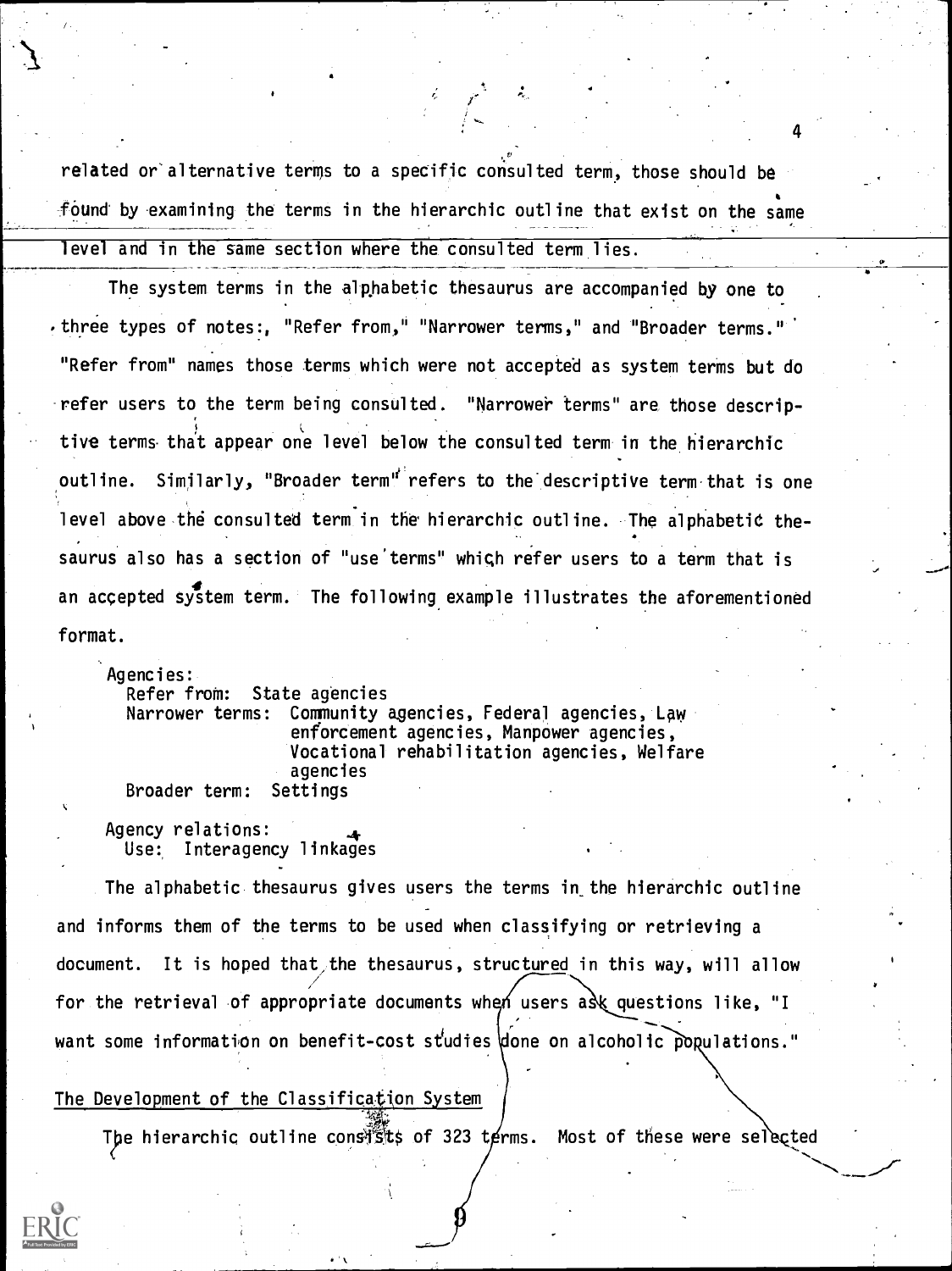by examining the titles of nearly 3,000 documents related to program. evaluation. Others were suggested by participants at a conference held in Madison, Wisconsin  $\alpha$  . ...(July 1975) which was 'concerned with the development of a skeletal model of the present hierarchic outline. The alphabetic thesaurus was completed after the hierarchic outline had been finalized; broader terms and narrower terms followed logically from the outline.

Unlike the RIS Thesaurus, this system was assembled without the aid of a computer. Thus no error detection programs were run to locate orthographic or logical inconsistencies.

With any new project with wide dissemination there will be disagreement among users concerning the placement of certain terms in different parts of the hierarchic outline. Too, terms have probably not been included that some 'users may feel are necessary. These should be brought to the attention of RSA's Office of Research and Demonstration as the classification system will be revised from time to time and appropriate changes will be incorporated.

While this thesaurus is an entity distinct from the RIS Thesaurus, conceivably it will be incorporated into this larger system at some later point.

LO

**5** (1995)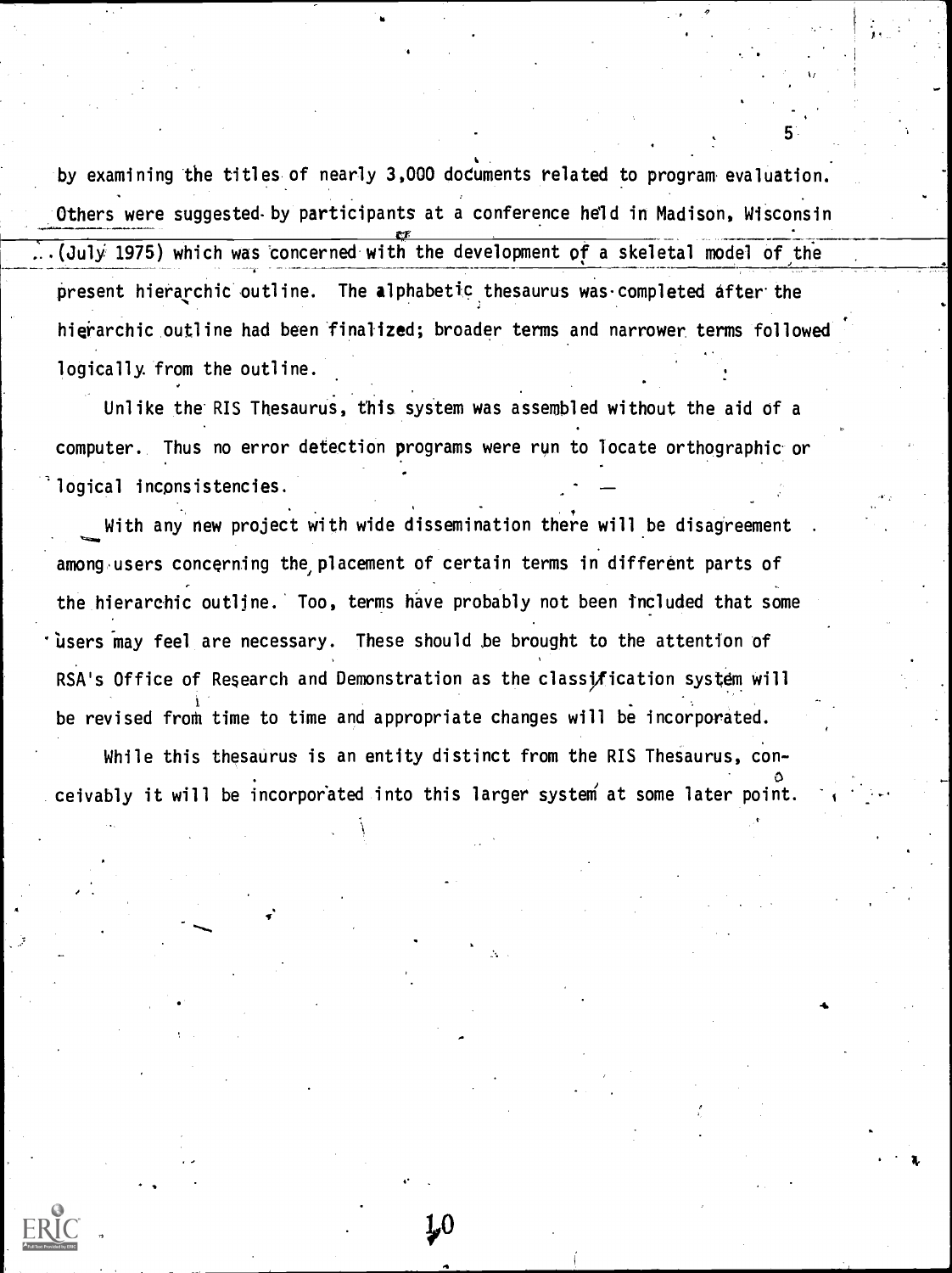## PROGRAM EVALUATION

#### Hierarchic Outline

 $\epsilon$  and  $\epsilon$ 

 $\mathbf{c}$ 

#### Environment<br>A. Attitud r.

# Attitudes'<br>1. Bias

- 1. Bias<br>2. Comm
- 2. Commitment<br>3. Evaluation
- Evaluation fears<br>a. Defenses.
	- a. Defenses<br>b. Resistan
	- Resistance
- 4. Personnel attitudes "
	- a. Employer attitudes
	- b. Evaluator attitudes<br>c. Evaluee attitudes
	- Evaluee attitudes.
	- d. Management attitudes
	- e. Staff attitudes
	-
- Political attitudes<br>a. Community attit Community attitudes
	- b. Legislation
- B. Condition§

5.

- 1. Barriers
	- a. 'Architectural barriers
		- b. Delays
		- c. Intrusions
- 2. Economic indicators
	- A. Labor market conditions
	- 'b. Organized ,wbrk force
	- c. Poverty
	- d. Stock market
	-
- 3. Incidence<br>4. Other ser Other service resources
	- a. Ancillary services
	- b. Service duplication
	-
	- 5. Prevalence<br>6. Relations 6. Relations
		- a. Industrial relations
		- b. Interagency linkages
		- c. Interpersonal relations
		- Public relations
	- 7. Values
		- a. Ethical and legal constraints
		- b. Policies
- C. Needs
	- 1. Community needs
	- 2. Evaluation needs
		- a. Priorities
		- b. Problem identification
	- 3. Interests
	- 4. Research needs

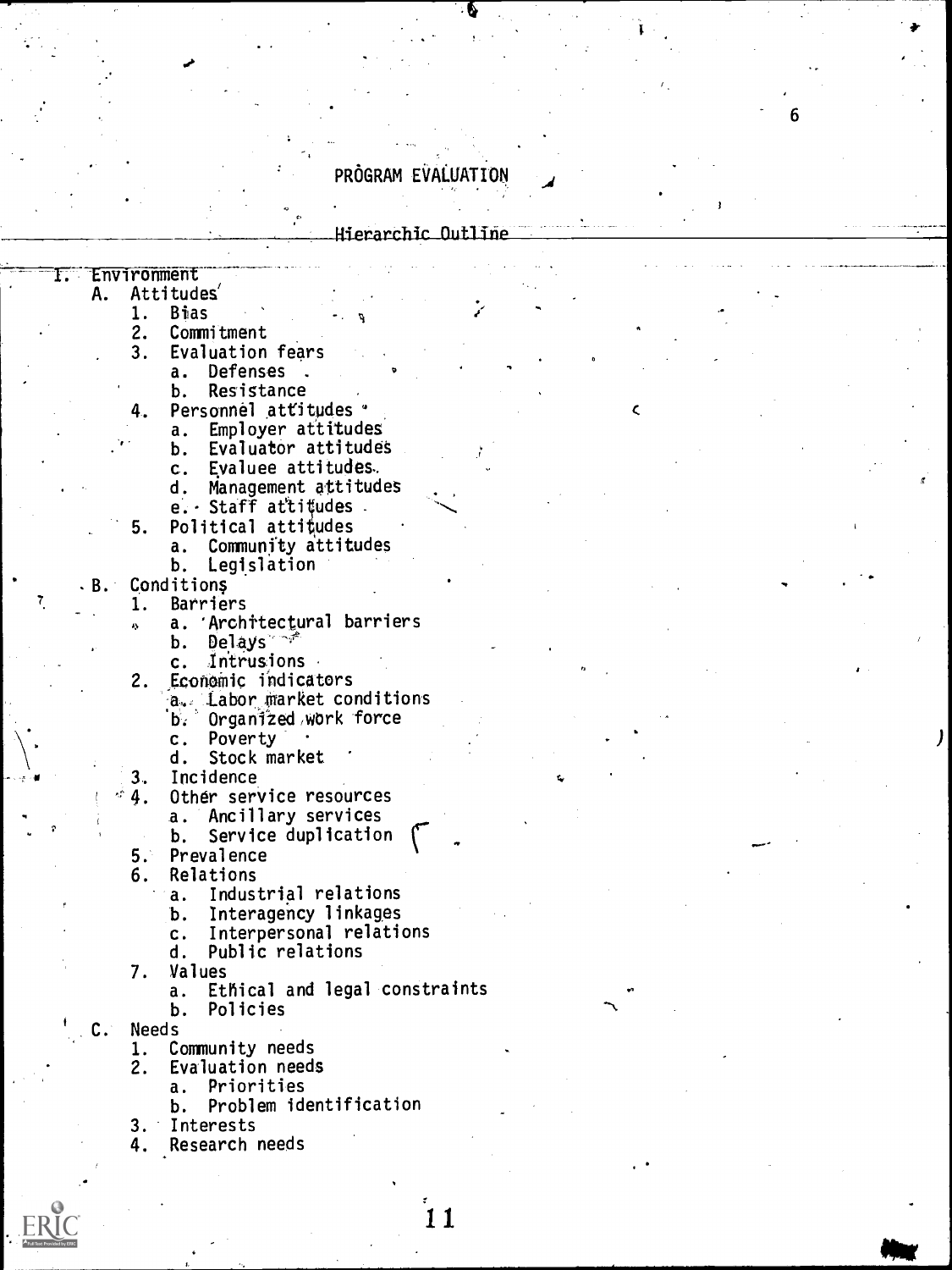- D. Settings<br>1. Agenci
	- **Agencies** 
		- a. Community agencies
		- **b.** Federal agencies
		- t. Law epforcement agencies
		- Mampower agencies
		- e. Vocational rehabilitation agencies<br>f. Welfare agencies
		- Welfare agencies
	- $2.$ Facilities
		- a. Centers
			- (1 Community centers
			- (2 Management assessment centers

II

- 3) Mental health centers
- (4) Multiservice centers
- 
- b. Clinics c. Correctional facilities<br>d. Halfway houses
- Halfway houses
- e. Hospitals
- f. Rehabilitation facilities
	- ) Occupational training facilities 2) Sheltered workshops
- g. Schools
- $3.$ Geographical areas

4. Services \_

- a. Intervention processes
	- (1) Behavior modification
	- (2) Counseling
		- (a) Family counseling
		- (b) Group counseling
		- (c) Multiple counseling
		- (d) Peer counseling
	- 1(3) Hypnosis
		- (4) Milieu therapy
		- (5) Occupational therapy
		- (6) PsyChotherapy
		- (7) Rehabilitation processes
- b. Programs
	- (1) Compensatory programs
	- 2) Corrections
	- 3) Day care
	- 4) Education
	- 5) Foster care
	- (6) Health care
		- a) Intensive care .
		- b) Medicare
		- c) Methadone maintenance
		- (d) Post hospital services
		- (e) Public health
	- (7) Legal services
	- (8) Post employment services
	- (9) Psychological testing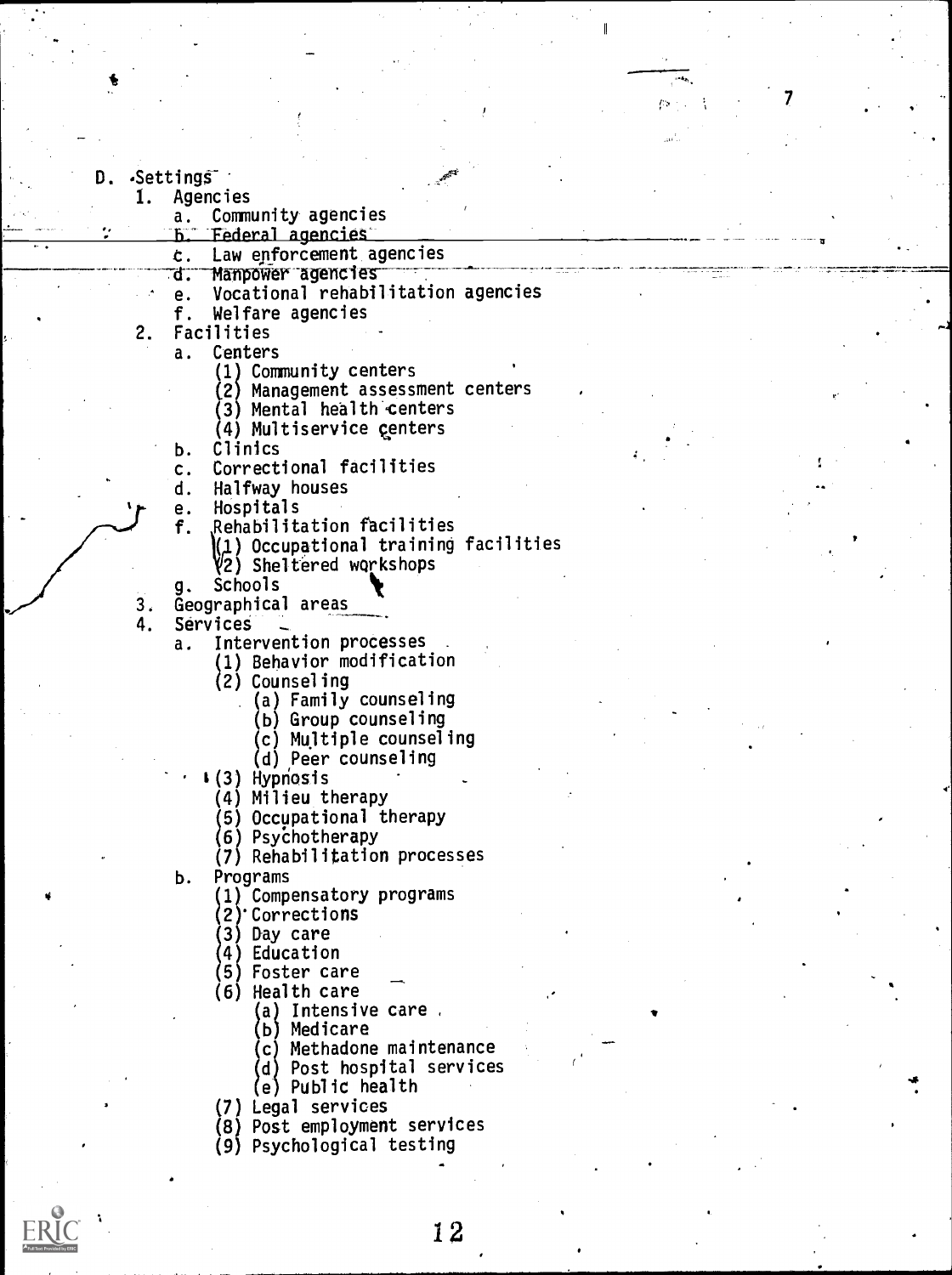- (10) Recreation
- (11) Social action programs
- (12) Training
	- %(a) In service training

8

- (b) Job training
- (c) Mobility training
- (d) On the job training
- (e) Sensitivity training
- (13) Welfare programs
- II. Goals<br>A. A
	- A. Approach rationale<br>B. Expectations
	- B. Expectations<br>C. Goal setting
	- -C. Goal setting
		- **Mission**
	- E. Mótivation<br>F. Philosophy
		- Philosophy

#### III.. Resources

- A. Finances
	- 1. Budget allocations
	- 2. Contracts
	- 3. Grants
	- **Loans**
	- B. Information systems<br>B. Bibliographies
		- 1. Bibliographies
			- Classification systems
			- a. Definitions
			- b. Thesauruses
		- . Information centers
			- a. Clearing houses
			- b. Government information sources
			- Other-information sources
		- 4- Libraries
		- 5. Literature reviews
		- 6. Management information systems
	- C. Materials
		- 1. Audiovisual aids<br>2. Data processing
		- 2. Data processing equipment<br>3. Physical plant
		- Physical plant
		- 4. Telecommunications
- D. Personnel
	- 1. Administrative perspnnel
		- a. Coordinators
		- b., Directors
		- C. Supervisors
	- 2. Evaluative personnel
		- a. Consultants
		- b. Data processing personnel
		- c. Evaluators
		- d. . Investigators
		- e. Policy analysts
		- f. Researchers

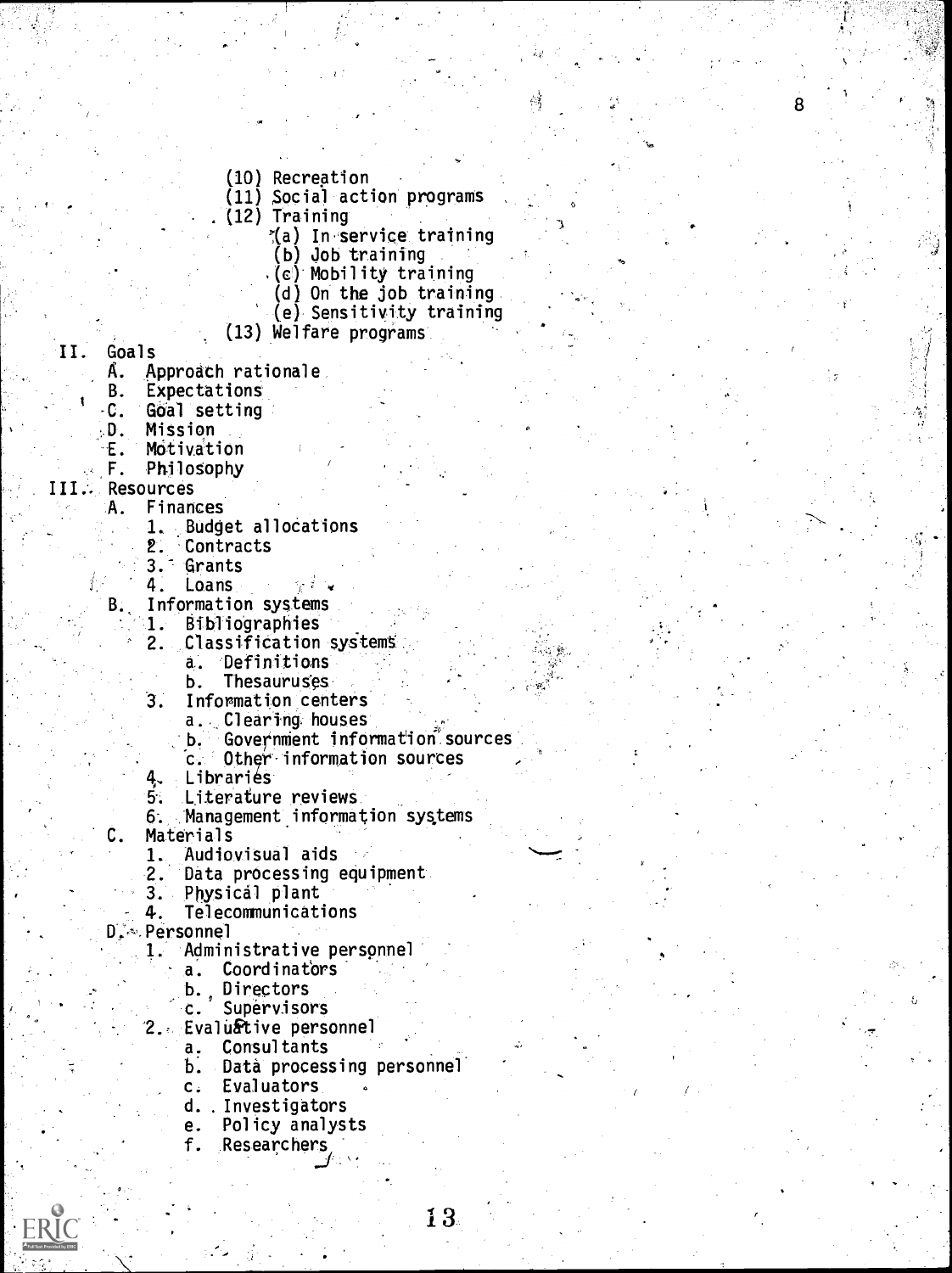- . Service personnel
	- a'. Aides
	- b. Counselors
	- c. Educators
	- d. 'Placement specialists

fl

- e. Support staff
- E. Target populations
	- 1. Age groups a. 'Adults
		-
		- (1) Aged
		- (2) Older adults (3). Young, adults
		- Youths
			- (1) Adolescents
				- (2) Children
				- (3) Infants
	- 2. 'Disadvantaged
	- 3. Dysfunctional persons
		- a. Addicts
		- b. Alcoholics
		- c. Developmentally disabled
		- d. Mentally ill
		- e. Offenders
		- f. Physically disabled\*
	-
	- 4. Ethnic groups<br>5. Military pers Military personnel
	- 6. Severely disabled'
	- 7. Students
	- 8. Unskilled workers
- IV. Methodology
	- A. Analyses
		- 1. Qualitative analysis
			- a. Judgments
			- b. Narrative descriptions
		- 2. Statistical analysis
			- a. Descriptive statistics
			- b. Inferential statistics
			- c. Multivariate statistics
				- (1) Actuarial techniques
				- (2) Automatic interaction detector
				- (3) Factor analysis
				- (4) Multiple regression
			- d. Reliability
			- e. Validity
		- B. Data collection
			- 1. Data banks<sup>3</sup>
				- a. Case files
				- b. 'Data tapes

.

\*Specific categories of physically disabled persons can be developed from the narrower terms listed under the system term "Disabled" in the RIS Thesaurus.



A-

q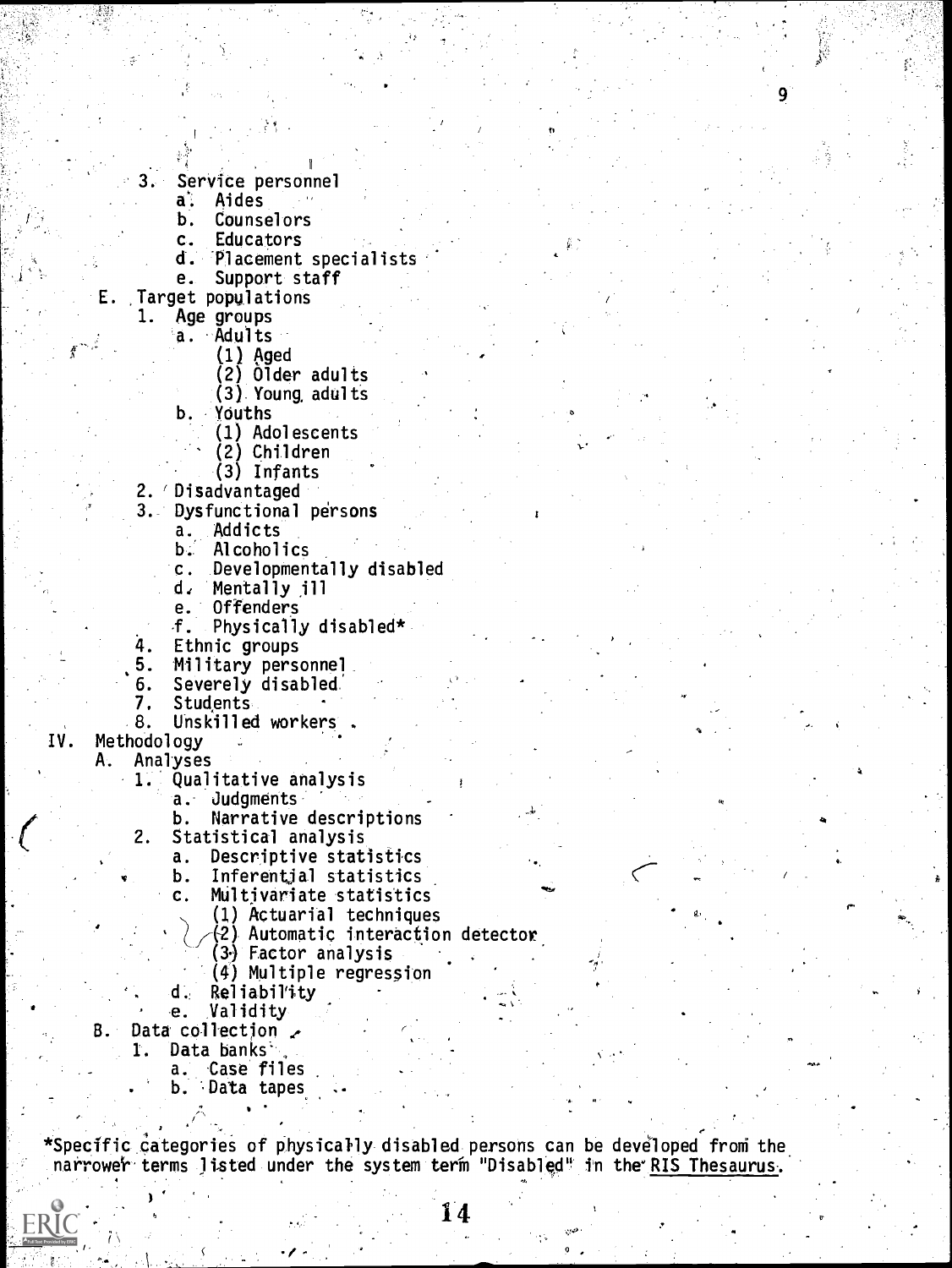- 2. Data collection instruments
	- a. Checklists.<br>b. Forms
	-
	- b. Forms<br>c. Quest c. Questionnaires
	- Tests
		- (1) Achievement tests
			- (2) 'Aptitude tests
			- (3) Intelligence tests.

10

- (4) Interest tests
- (5) Personality tests
- (6) Situational tests
- 3. Data collection strategies
	- a. Incentives
	- b. Mail surveys
	- c. Observations
		- (1) Direct observations
		- (2) Participant observations
		- (3) Unobtrusive observations
	- d. Personal interviews
		- e. Telephone interviews
- 4, Sampling. techniques
	- a. Matching
	- b. Probability-sampljng
	- c. Random sampling
	- Stratified random sampling
- C. Designs'

 $\sim 1$ 

- 1. Cost analysis
- 2.' Experimental designs'"
- 3. Non experimental designs
	- a. Case studies
	- b. Correctional studies
	- c.Field'studies
	- d. Follow up studies
	- 'ễ. Lohgitudinal studies
	- f. Simulations A.
- '4. Quasi experimental designs<br>. 5. Systems analysis
- Systems analysis
	- a. Critica1 incidents technique
	- b. Management by objectives
	- c. Operations research
	- d. Path analysis
	- e. Program evaluation review technique.
	- f. Program planning and budgeting system
- D. Evaluation criteria
	- '1. Evaluation outcomes
	- 2. Evaluation standards
		- .a. Case diffjculty
			- Caseload size
		- c. Expectancy ratios  $^{\circ}$  4
		- d. Norms
		- e, 'Staff to:client ratios

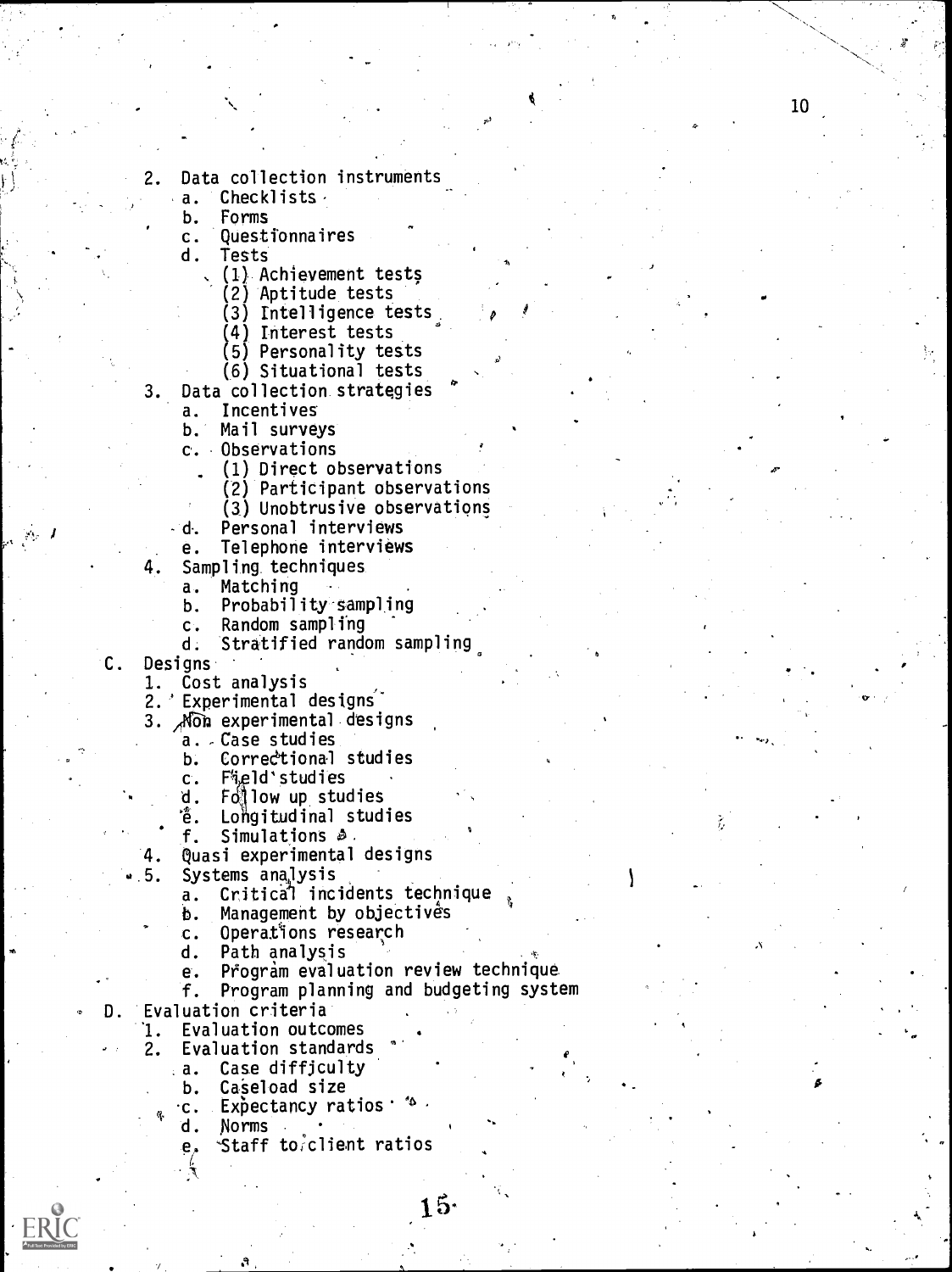E. Measurement

1. Client assessment methods<br>2. Scaling

Scaling<br>a. Att

Attitude scaling

b. Empirical scaling<br>c. Goal attainment s

c. Goal attainment scaling<br>d. Multidimensional scalin

11

- Multidimensional scaling
- e. Semantic differential
- F. Record keeping procedures
- °V. Results

A. Documents

1. Abstracts<br>2. Books

**Books** 

- 
- 3. Handbooks 4. Journal articles
- 
- 5. Monographs **Reports**
- B. Indicators
	- 1. Effectiveness indicators<br>a: Client satisfaction
		- Cl ient satisfaction
			- b. Counselor effectiveness
			- c. Goal attainment
	- 2. Efficiency indicators

a. Cost benefit ratios

**Effort** 

- c. Evaluation length
- d. Serwice length

3. Performance indicators<br>a. Ab割ities

- Ab削ities
- b. Achievement
- c. Job \_performance

d. Ratings

- e. Recidivism rates<br>f. Skill acquisition Skill acquisition
- g. Vocational adjustment
- 4. Social indicators

C.. Indices

- 1. Benefits<br>2. Earnings
- Earnings

3. Employment

- a. Attrition
- b. Job placement
- c. Tenure
- 4. Rehabilitation gain
- 5. Status
	- a. Acceptance
		- b. Closure
		- c. Employability
		- d. Intake
		- e. Referral<br>f. Socioeco
	- Socioeconomic status
- $D$ . Anterpretation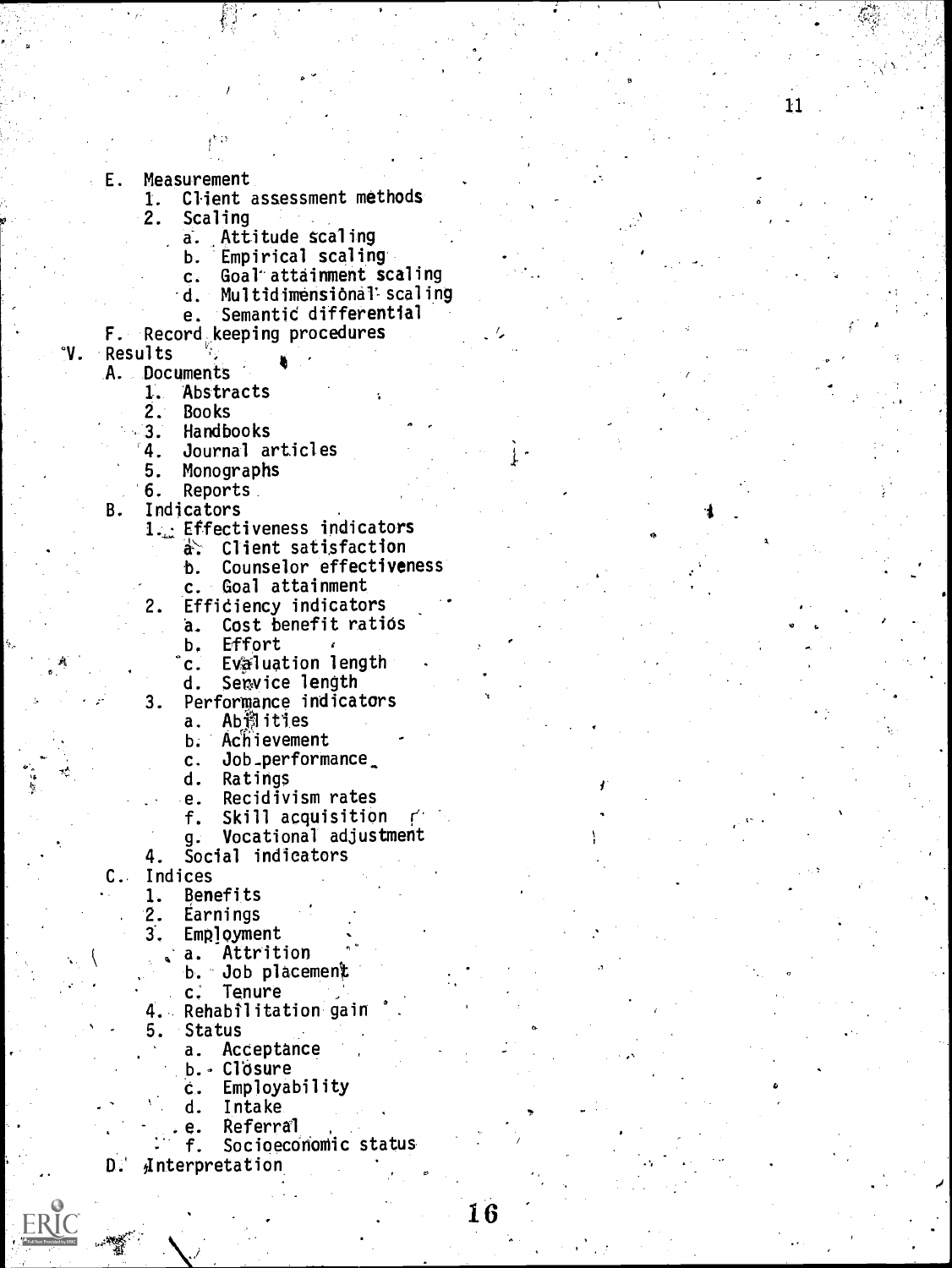- VI. Utilization<br>A. Change
	- **Change** 
		- .1. Attitude change<br>2. Policy change
		- $2$   $\sqrt{}$  Policy change the function  $\sqrt{}$
		- 3. Program change
			- a. Personnel reassignment

12

- b. Relocation
- 4. Service change' Communicqtions Β.
	- 1. Dissemination
	- 2. , Feedback
	-
- C. Decision making<br>1. Program contin Program continuation
	- 2. Program implementation
	- 3. Program justification.
		- a. Accreditation
			- b. Certification
	- 4. Recommendations  $\setminus$
- 
- D. Demonstration<br>E. Evaluation add
- E. Evaluation adequacy<br>F. Implications
	- Implications<br>1. Politica 1. Politicalization<br>2. Prediction

**Joseph Communication** 

- 2. Prediction<br>3. Social ref
- Social reform
- G. Replication studies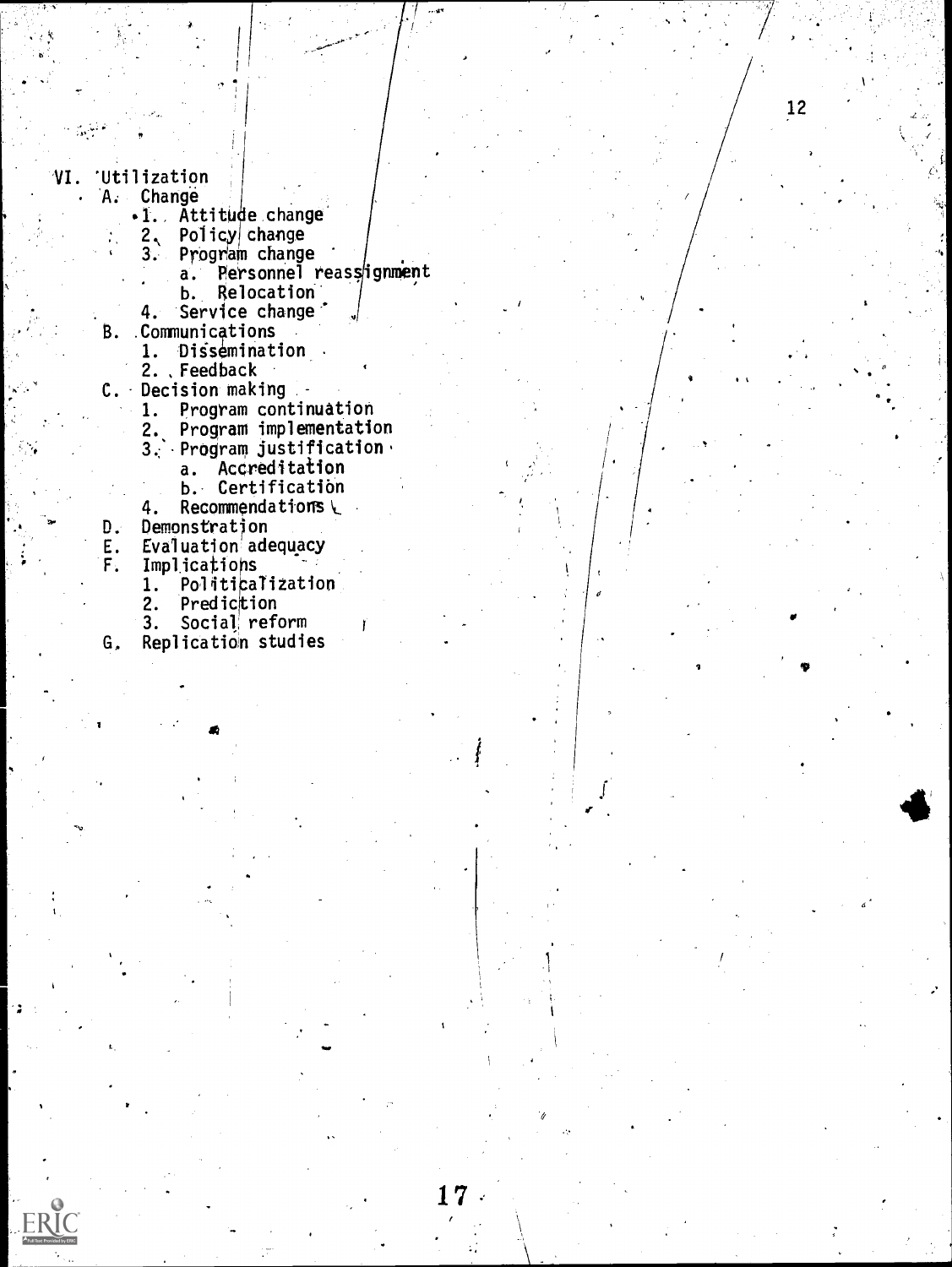#### Alphabetic Inesaurus **Alphabetic**

Abilities Refer from; Educability Broader term :' Performance indicators

Abstracts<br>Broader term: Documents Broader term:

Academic achievement Use: Achievement

Academic accreditation Use: Accreditation

Acceptance Broader term: Status

Accountability Use: Program justification

Accreditation Refer from: Academic accreditation, Facility accreditation' Broader term: Program justification

Achievement Refer from: Academic achievement, Vocational achievement ',Broader term: Performance indicators

Achievement tests Broader term: Tests

Action programs<br>Action programs action programs and use: Consultants<br>Alse: Consultants Use: Social action programs

Activities Use: Methodology

Acts . Use: Legislation

Actuarial techniques Broader term:' Multivariate statistics

Adaptation Use: Change Addicts Broader term: Dysfufictional persphs

Adequacy of evaluation Use: Evaluation adequacy 13

Adjustment Use: Change

Administrative p ersonnel Narrower terms : Coordinators, t,f Broader term: Personnel Directors, Superyisors.

Adolescents Broader term: Youths

Advertising Use: Public relations

Adult education Use: Education

Adults Narrower terms: Aged, Older adults, Young adults Broader term: Age groups

Advice Use:. Recommendations

AFDC Use: Welfare program

Aftercare Use: Health care

Age groups Narrower terms: Adults, Youths Broader term: Target populations

Aged . Refer from: Elderly Broader term: Adults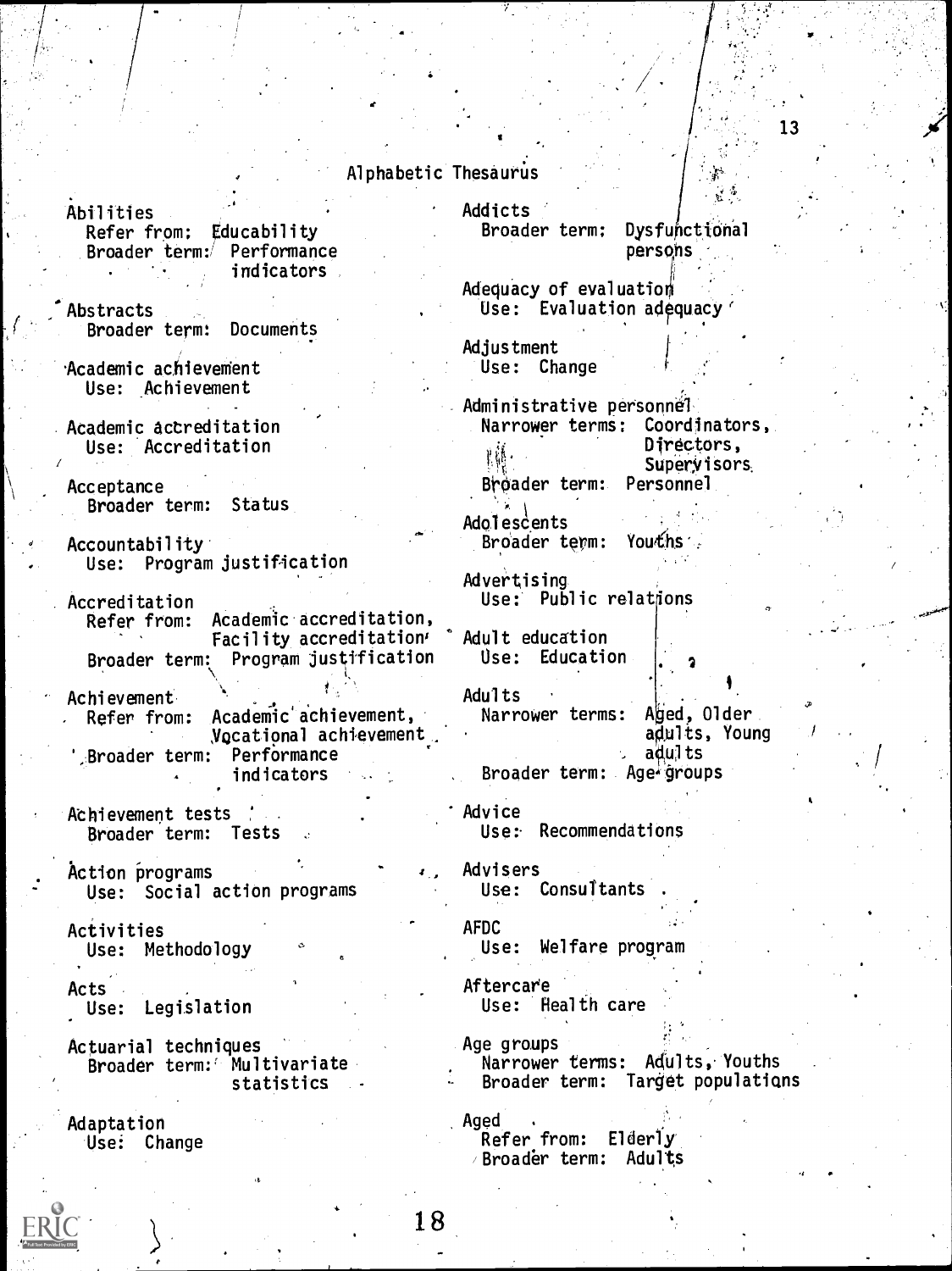Agencies Refer from: State agencies<br>Narrower terms: Community age Community agencies, Federal agencies, Approaches . Law enforcement agencies, Manpower agencies, Vocational rehabilitation agencies, Welfare agencies<br>Settings  $Bridadev'$  term: Agency relations Uge: / Interagency linkages Aides Refer from: Case aides roader, term: Service personnel A lcoholics Broader term: Dysfunctional persons putees Use: Physically disabled Analyses<br>| Refer from: *C*omparisons  $Refer$  from: Narrower terms: Qualitative analysis, Statistical Refer from: analysis Broader term: Methodology Ancillary services Broader term: Other service resources Antipoverty programs Use: & Social action programs Anxiety Use: Evaluation fears **Aphasics** Use: Physically disabled Abparati Use: Materials Approach rationale Refer from: Rationale of approach Bro der term: Goals Use: Designs Use: Finances Asians Assessment Attitudes Attrition Auditors Audits

19

14

Appropriations

Aptitude tests Broader term: Tests

Architectural barriers<br>Broader term: Barriers Broader term:

Ethnic groups

Assertiveness training Use: Counseling

Use: Client assessment methods

Attitude change Broader term: Change

Attitude scaling Broader term: Scaling ι

Dispositions, Negative attitudes, Temperament Narrower terms: Bias, Commitment, Evaluation fears, Personnel attitudes, Political attitude's Broader term: Environment

Refer from: Turnover Broader term: Employment

Audiovisual aids Charts, Films, Graphs, Histograms, Illustrations, Tables, Videotapes, Visual aids Broader term: Materials

Use: Investigators

Use: Cost analysis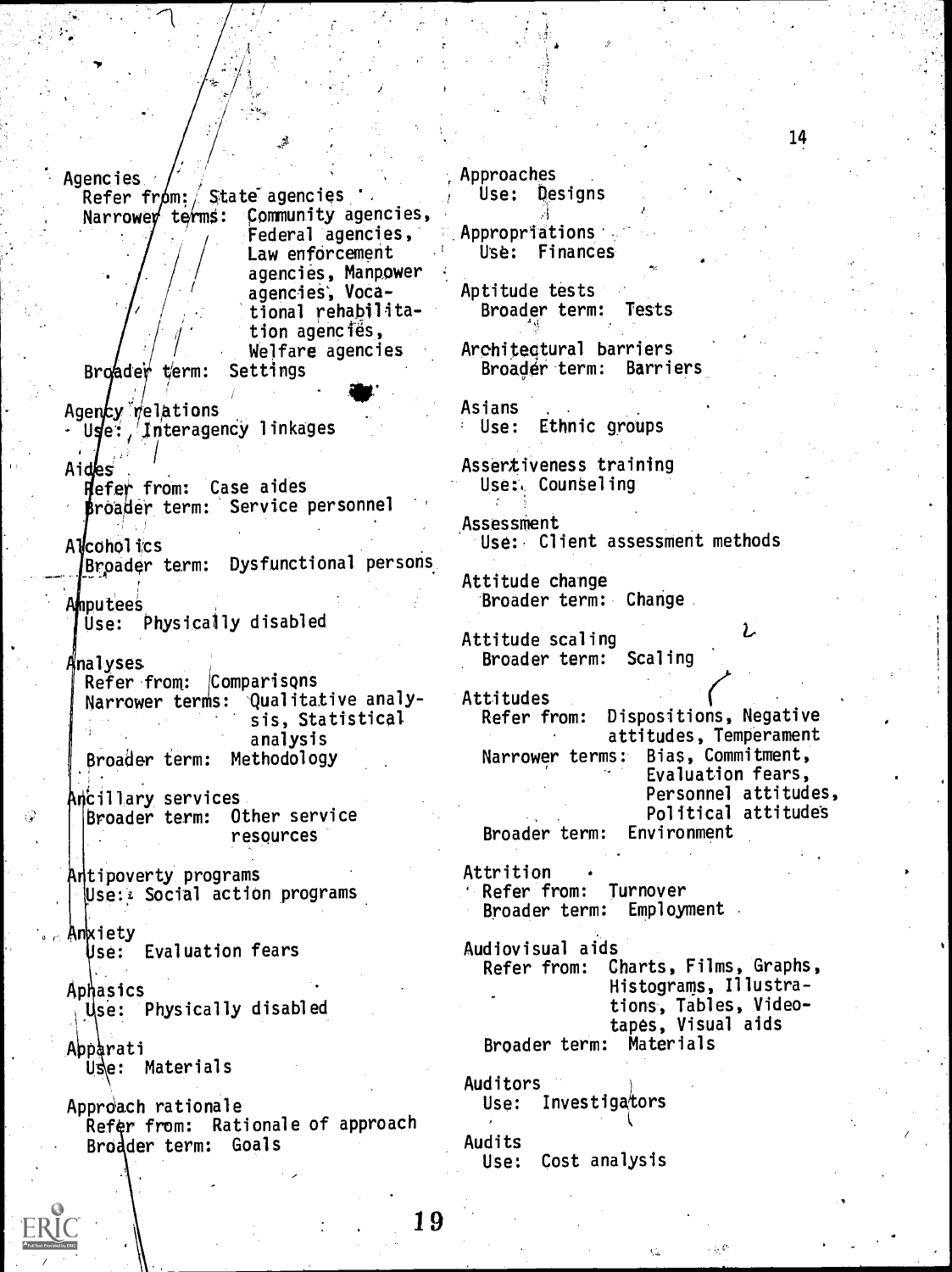Automatic interaction detector Broader term: Multivariate statistics . **Barriers** Refer from: Obstacles, Problems Narrower terms: Architectural barriers, Delays, Intrusions Broader term: Conditions Baseline data Use: Norms Behavior modification Refer from: Conditioning, Contin- . gency contracting, . Desensitization, Extinction, Instrumental conditioning, Modeling, Operant conditioning, Shaping, Token economy Broader term: Intervention processes Benefits Broader term: Indices Bias<br>Refer from: Refer from: Objectivity, Openmindedness, Prejudice, Racism, Rosenthal effect Broader term: Attitudes Bibliographies Refer from: References Broader term: Information systems Blacks Use: Ethnic groups Blind Use: Physically disabled Books Broader term: Documents Budget allocations Refer from: Capital expenditures Broader term: Finances Capital expenditures Use: Budget allocations Cardiacs Use: Physically disabled. Case aides User Aides Case difficulty Broader term: Evaluaticin standards Case files Broader term: Data banks Case management Use: Rehabilitation processes Case studies Broader term: Non-experimental designs Caseload size Broader term: Evaluation standards Casework Use: Rehabilitation processes Centers<br>Narrower terms: Community centers, Management assessment centers, Mental health centers, Multiservice centers<br>Facilities Broader term: Certification Refer from: Licenses Broader term: Program justification Change Refer from: Adaptation, Adjustment, Conformance, Maladjustment, Modifications,' Reform<br>is: Attitude change, Narrower terms: Policy change, Program change, Service change Broader term: Utilization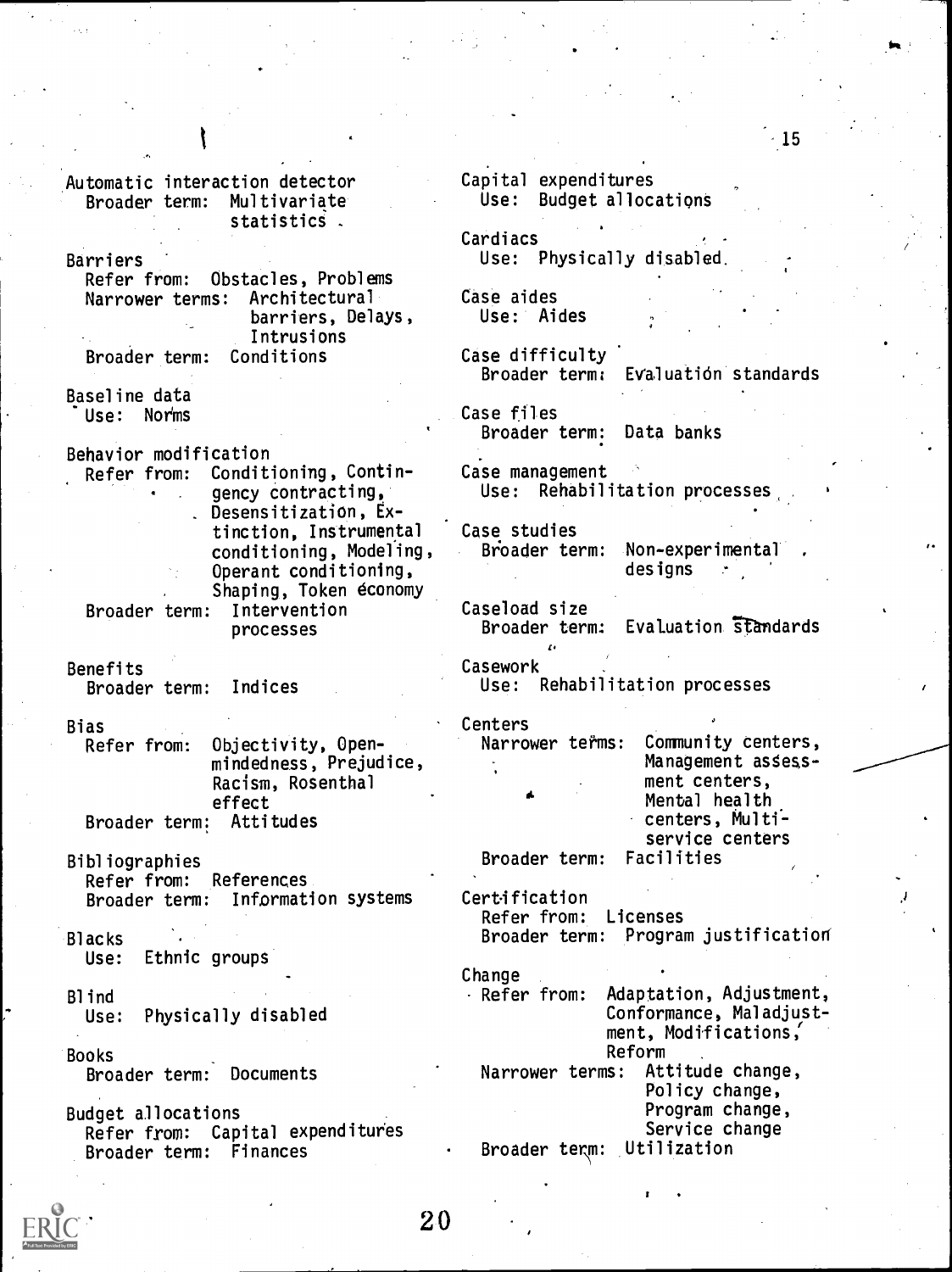$\sum_{i=1}^n$ Use: Audiovisual aids (1986)

Checklists Broader .term: Data collection instruments

Chicanos Use: Ethnic groups

Child care Use: Day care

&hildren. 7 Broader term? Youth

Chronically ill Use: Severely disabled

Civil rights Use: Ethical and *Hegal* constraints

Classification systems Refer from: Codes, Indexing, Nomenclature, Taxonomy, Typology<br><sub>is:</sub> Definitions, Narrower terms: Thesauruses Broader. term: Information systems

Clearing houses Broader term: Information centers

Client assessment methods Refer from: Assessment, Diagnostics Broader term: Measurement

Client satisfaction Refer from: Satisfaction Broader term: Effectiveness indicators

Clinics Broader term: Facillties

Closure roader term: Status

Codes

Use: Classification systems

Collections Use: Data collections

College students Use: Students

Colleges. Use: School's

Commitment Broader term: Attitudes

Communications Refer from: Dialogue Narrower terms: Dissemination, Feedback Broader term: Utilization

Community action programs Use: Social action programs

Community agencies Broader term: Agencies

Community attitudes Broader term: Political attitudes

Community centers Broader term: Centers

Community mental health centers Use: Mental health centers

Community needs Broader term: Needs.

Community services Use: Services

Comparisons Use: Analyses

Compensation Use: Earnings

21

Compensatory programs Broader term: Programs

Comprehensive health care Use: Health care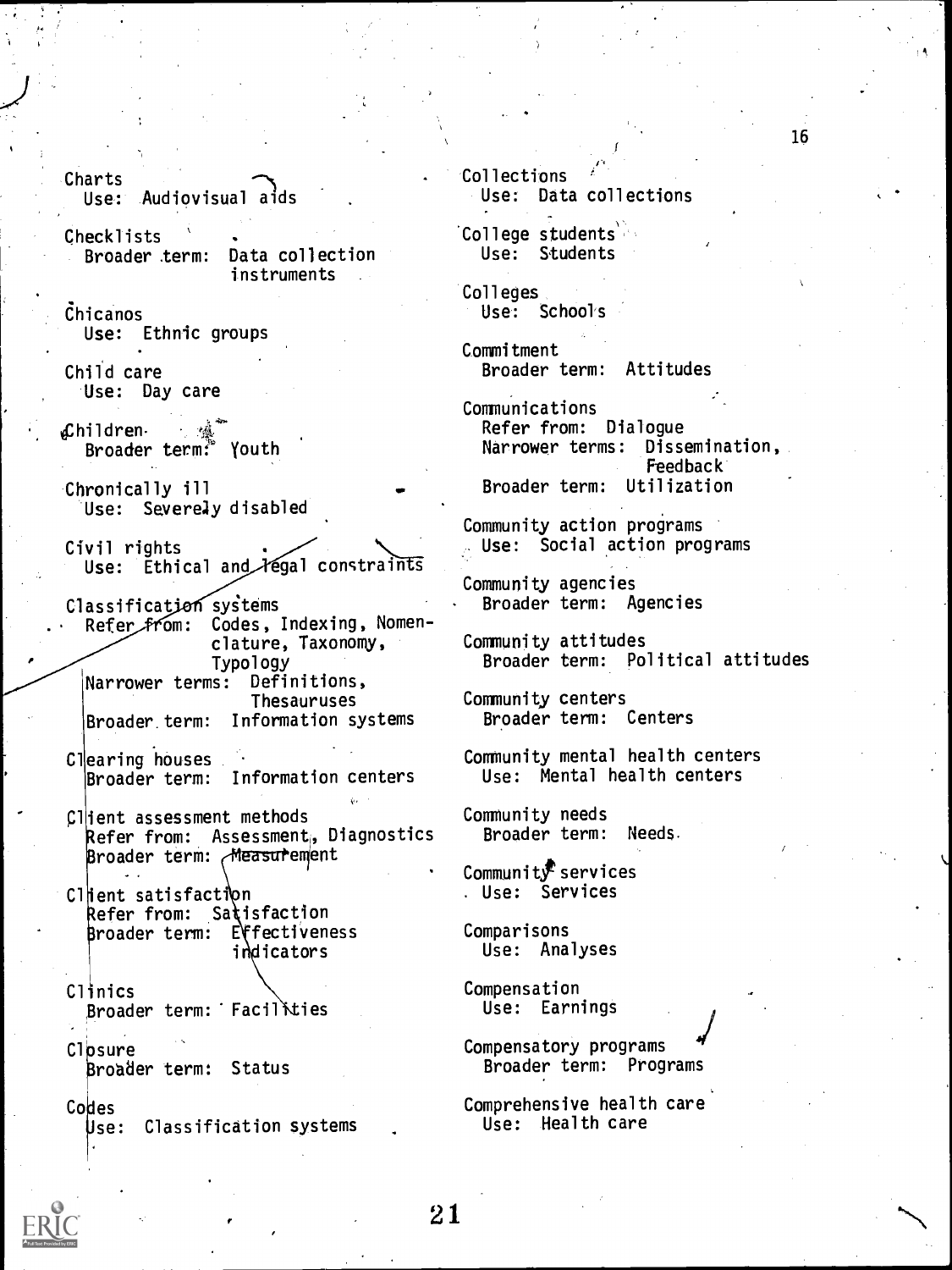.Computers Use: Data processing equipment Conclusions. Use: Results Conditioning' Use: Behavior modification Conditions Refer,from: Situations Narrower terms: Barriers, Economic indicators, Inci- . dence, Other service resources, Prevalence, Relations, Values<br>Environment Broader/term: Confidentiality Use: Ethical and legal constraints **Conformance** Use: Change Consequence§ Use: Implications Consultants ,  $\begin{array}{ccc} \begin{array}{ccc} \end{array} & \begin{array}{ccc} \end{array} & \begin{array}{ccc} \end{array} & \begin{array}{ccc} \end{array} & \begin{array}{ccc} \end{array} & \begin{array}{ccc} \end{array} & \begin{array}{ccc} \end{array} & \begin{array}{ccc} \end{array} & \begin{array}{ccc} \end{array} & \begin{array}{ccc} \end{array} & \begin{array}{ccc} \end{array} & \begin{array}{ccc} \end{array} & \begin{array}{ccc} \end{array} & \begin{array}{ccc} \end{array} & \begin{array}{ccc} \end{array} & \begin{array$ Refer from: Advisors, Consultation Broader term: Evaluative personnel 'Counseling<br>Refer from: **Consultation** Use: Consultants Context. User Settings Contingency contracting Use: Behavior modification Contracts Broader term: Finances Cooperation<sup>1</sup> Use: Interagency linkage Cooperative programs Use: Interagency linkages Coordination Use: Interagency linkages Coordinators Refer from: Organizers. Broader term; Administrativ personnel Correctional facilities Broader term: Facilitie Corrections Refer from: Delinquency prevention programs, Parole. 1 Broader term: Programs  $17<sub>^\circ</sub>$ Correlational.studies  $\therefore$  Broader term: Non-experimentall designs Cost analysis Refer from: Audits Broader terms: Designs Cost benefit ratios Broader term: Efficiency indicators Costs' Use: Finances Co-therapy Use: Multiple counseling Counseling Assertiveness training, Crisis intervention, Guidance, Psychotherapy, Therapy, Vocational counseling -Narrower terms: Family counseling, Group counseling, Multiple counseling, Peer counseling Broader term: Intervention processes Counselor effectiveness Broader term: Effectiveness indicators Counselors,<br>Refer from: Lay counselors, Rehabilitation counselors . Broader term: Service personnel .Criminal justice projects Use: Legal services

 $2\,2$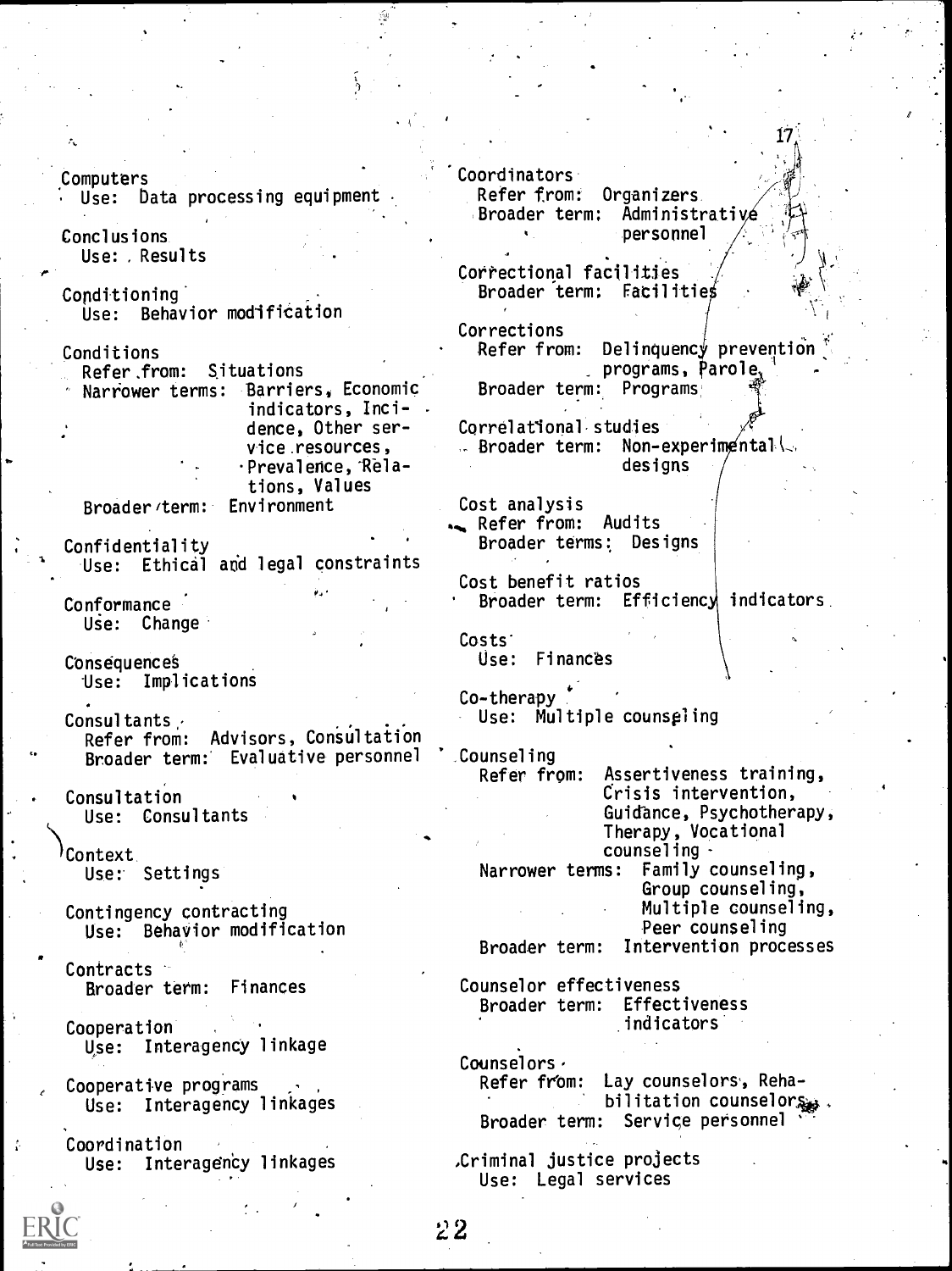Criminals Use: Offenders

Crisis intervention Use: Counseling

.Criteria Use: Evaluation critéria

Critical incidents technique Broader term: Systems analysis

Cross validation Use: Replication studies

Culturally disadvantaged Use: Disadvantaged

Data banks Narrower terms: Case files, Data tapes Broader term: Data collection

Data 'collection Refer from: 'Collection, Selfreports Narrower terms: Data banks, Data, collection instruments, Data collection strategies, Sampling techniques Broader term: Methodology

Data collection instruments Refer from: Instruments, Measures. Narrower terms: Checklists, Forms, Questionnaires, Tests Broader term: Data collection

Data collection strategies Narrower terms: Incentives, Mail surveys, Observations, Personal interviews, Telephone interviews Broader term: Data collection

Data processing equipment Refer from: Computers Broader term: Materials Data. processing personnel Broader term: Evaluative personnel

Data tapes Broader term: Data banks

Day care Refer from: Child care Broader term: Programs

Deaf Use: Physically disabled

Decision making Refer from: Planning<br>Narrower terms: Prog Program continuation, Program implementation, Program justification, Recommendations Broader term:

Defenses , Broader term: Evaluation fears

Deficiencies Use: Resources

Deficits Use: Finances

Definitions' Refer from: **Meanings, Operational** definitions, Terminology Broader term: Classification systems

Delays Refer from: Undue delays Broader term: Barriers

Delinquency prevention program Use: Corrections

Delinquents Use: Offenders

Delivery systems Use: Services

Demonstration Refer from: Pilot studies Broader term: Utilization

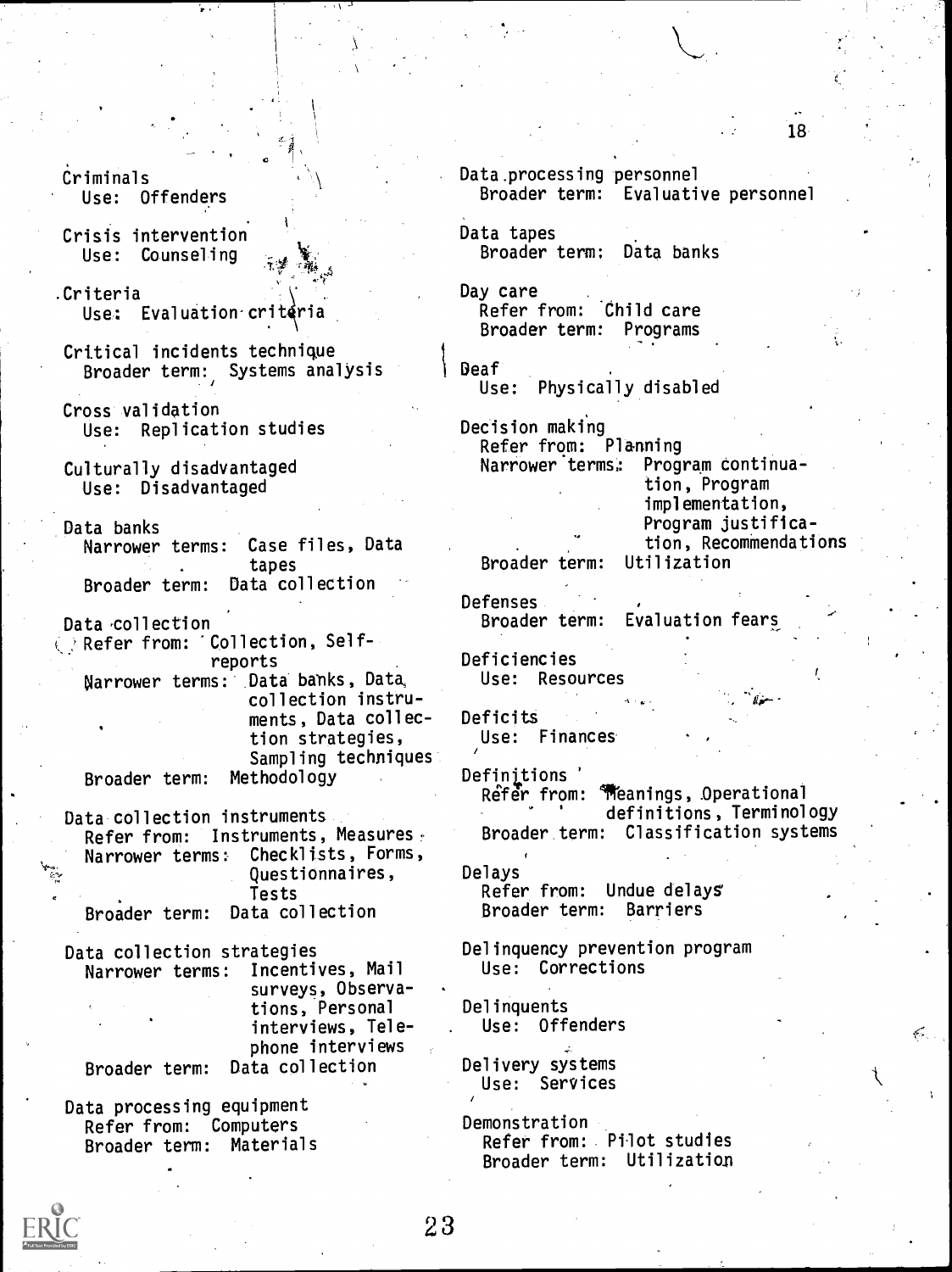Depressed areas Discontinuation Use: Geographical areas Use: Program continuation Descriptive statistics. Dispositions. Broader term: Statistical analysis Use: °Attitudes Desensitization Dissemination Use: Behavior modification Broader term: Communications Designs. Districts Refer from: Approaches, Models Use: Geographical areas Narrower terms: Cost analysis, Experimental de-Division of Vocational Rehabilitation Use: Vocational rehabilitation signs, Non experimental designs,  $I_{\rm eff}$ agencies Quasi experimental designs, System Documents analysis Narrower terms; Abstracts, Books, Broader term: Methodology Handbooks, Journal articles, Mono-Developmentally disabled graphs, Reports<br>Results Refer from: Epileptics, Mentally Broader.term: retarded Drug education Brpader term: Dysfunctional persons Use: Education Diagnostics .Use: Client assessment methods Dysfunctional persons Narrower terms: Addicts, Alcoholics, Dialogue Developmentally disabled, Mentally, Use: Communications ill, Offenders, Direct costs Physically disabled Broader term: Target populations Use: Finances Direct observations Earnings Broader term: Observations ,Refer from:. Compensation, Income, Payment, Salaries, Wages Directors<br>Broader term: Administrative Broader term: Indices personnel Economic indicators Disabled Narrower terms: Labor market con-Use: Physically disabled ditions, Organized work force, Poverty, Stock market Disadvantaged Culturally<sub>disadvan-</sub> Broader term: : Conditions taged, Economically disadvantaged, Economically disadvantaged Indigents, Migrant Use: 'Disadvantaged workers, Poor Broader terms: Target populations Educability Use:. Abilities

19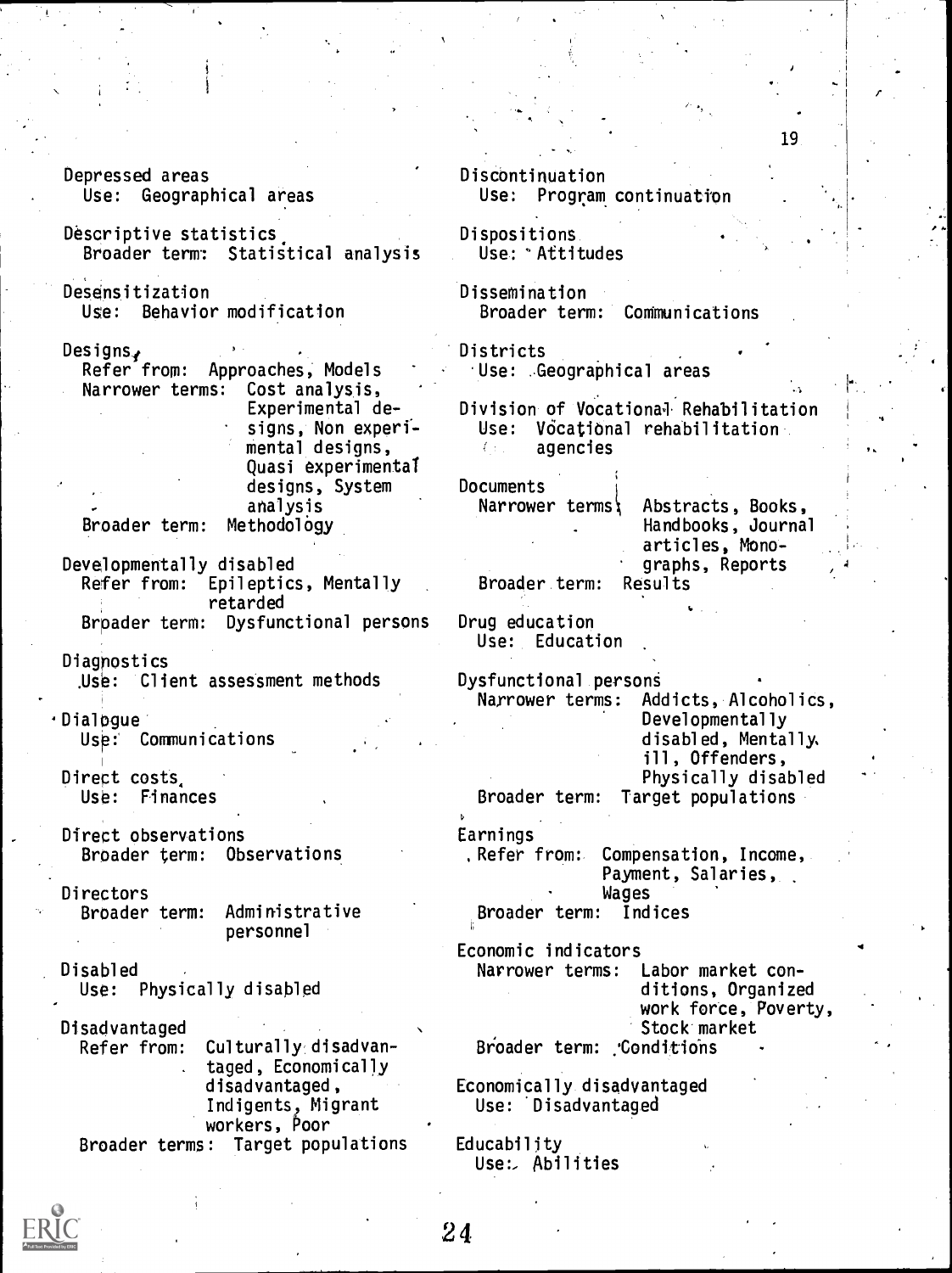| Education                             | . Elderly                         |
|---------------------------------------|-----------------------------------|
| Refer from:<br>Adult education, Drug  | Use: Aged                         |
| education, Instruction,               |                                   |
| Programmed instruction,               | Emotionally disturbed             |
| Remedial education,                   | Use: Mentally ill                 |
| Special education                     |                                   |
| Broader term: Programs                | Empirical scaling                 |
|                                       |                                   |
|                                       | Broader term: Scaling             |
| Educators                             |                                   |
| Refer from: Faculty, Instructors,     | Employability                     |
| <b>Teachers</b>                       | Refer from:<br>Job readiness,     |
| Broader term: Service personnel       | Vocational fitness,               |
|                                       | Readiness for work                |
| Effectiveness                         | Broader term: Status              |
| Use: Effectiveness indicators.        |                                   |
|                                       | Employer attitudes                |
| Effectiveness indicators              | Broader term: Personnel attitudes |
| Refer from: E孵ectiveness, Effec-      |                                   |
| tiveness, studies,<br>g,              | Employment                        |
| <b>Success</b>                        | Refer from: Unemployment          |
| Narrower terms: Client satisfac-      | Narrower terms: Attrition, Job    |
| tion, Counselor                       | placement, Tenure                 |
| effectiveness,                        | Broader term: Indices             |
| Goal attainment                       |                                   |
| Broader term: Indicators              | Energy<br>κ.,                     |
|                                       | Use:<br>Effort                    |
| Effectiveness studies                 |                                   |
|                                       | Environment                       |
| Use: Exfectiveness indicators         |                                   |
|                                       | Narrower terms: Attitudes, Condi- |
| Effects                               | tions, Needs,                     |
| $Use:$ Implications                   | Settings                          |
|                                       |                                   |
| Efficiency                            | 'Epileptics                       |
| Use: Efficiency indicators            | Use: Developmentally disabled     |
|                                       |                                   |
| Efficiency indicators                 | Equipment                         |
| Efficiency, Efficiency<br>Refer from: | Use: Materials                    |
| studies                               |                                   |
| Narrower terms:<br>Cost benefit       | Error detection                   |
| ratios, Effort,                       | Use: Validity                     |
| Evaluation length,                    |                                   |
| Service length                        | Estimation                        |
| Indicators<br>'Broader term:          | Use: Measurement                  |
|                                       |                                   |
| Efficiency studies                    | Ethical and legal constraints     |
| Use: Efficiency indicators            | Refer from: Civil rights, Confi-  |
|                                       | dentiality, Ethics,               |
| Effort                                | Informed consent,                 |
| Refer from: Energy                    | Invasion of privacy,              |
| Broader term: Efficiency indicators   | Legal, Rights                     |
|                                       | Values                            |
|                                       | Broader term:                     |



25

20

Ņ

Į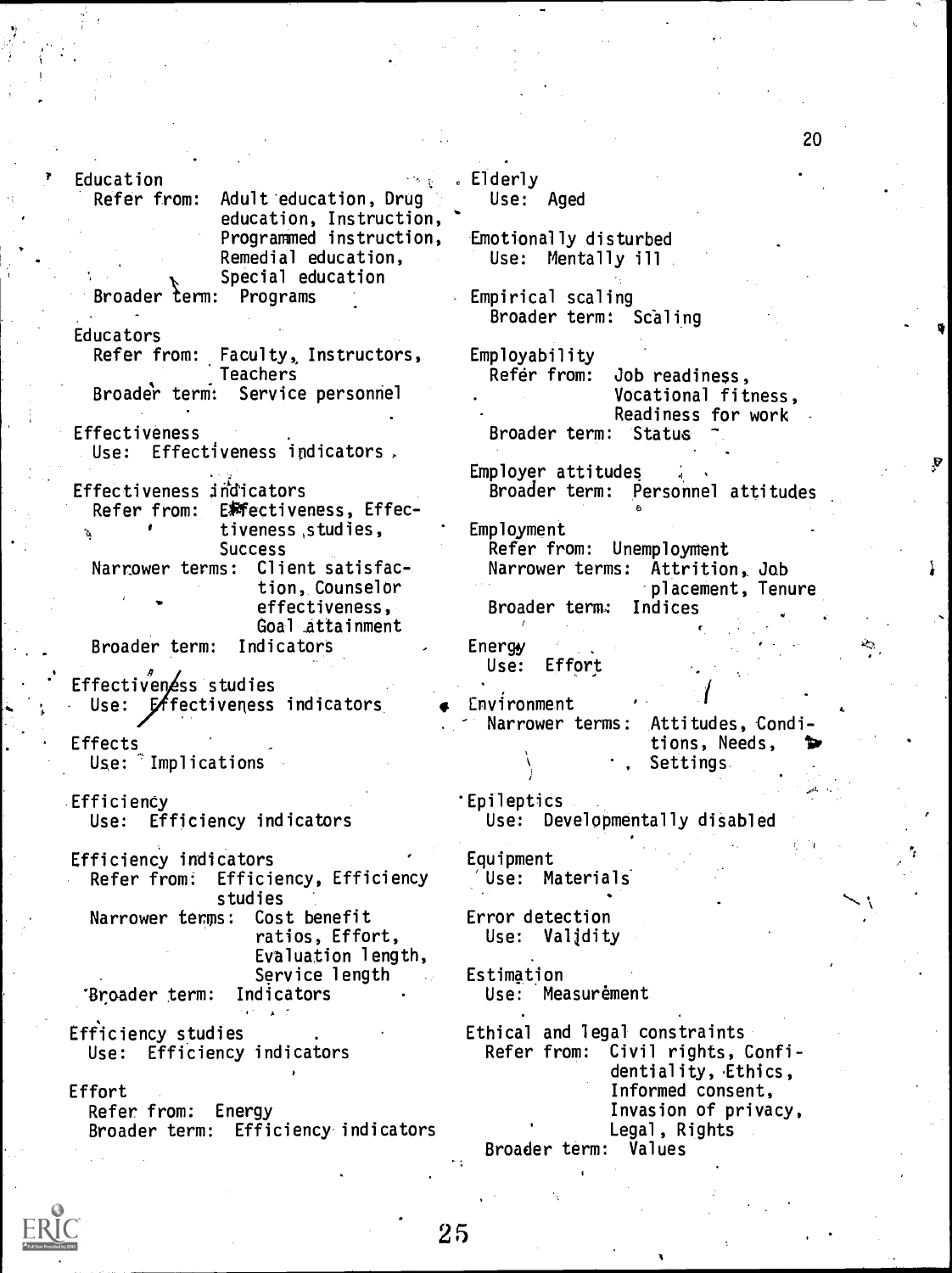Ethics Use: Ethical and legal constraints

Ethnic groups Asians, Blacks, Chicanos, Immigrants, Negroes, Orientals, Race in the Race of the Race of the Race of the Race of the Race of the Race of the Race of the Race of the Ra Broader term:  $\eta$  larget populations.  $\sim$ 

- Evaluation adequacy Refer from: Adequacy of evaluation Broader,term: Utilization
- Evaluation criteria Refer from: Criteria Narrower terms: Evaluation outcomes, Evaluation standards Broader term: Methodology
- Evaluation fears<br>Refer from: A Anxiety, Fears, of evaluation<br>ns: Defenses, Narrower terms: **Resistance** Broader terms: Attitudes
- Evaluation length Refer from: Length of evaluation Broader term: Efficiency indicators

Evaluation methodology Use: Methodology

Evaluation needs Narrower terms: Priorities, Problem identification<br>Needs Broader term:

Evaluation outcomes Refer from: Hawthorne effects, OutcOmes, Undesirable outcomes Broader term: Evaluation criteria

S Evaluation standards Refer. from: Guidelines, Standards-Narrdwer terms: Case difficulty, Caseload size, Expectancy ratios, Norms, Staff to client ratios

Broader term: Evaluation criteria

Evaluation strategies Use: Methodology

 $-$  (  $-$ 

Evaluative personnel Narrower terms: Consultanty, Data processing personnel, Evaluators, Investigators,  $\frac{1}{2}$ Policy analysts, ReSearchers Broader term: Personnel

o

Evaluator attitudes Broader term: Personnel attitudes

Evaluators Broader term': Evaluative personnel

Evaluee attitude Broader term: Personnel attitudes

Evaluees Use: Target populations

Evidence -Use: Results

**Examinations** Use: Tests

Expectancy ratios Broader term: Evaluation standards

Expectations Broader term: Goals

Expenditures Use: Finances

Experimental designs Refer from:. Experiments Broader term: Designs

Experiments Use: Experimental designs

Experts<br>Use: Personnel

Exploitation Use: Utilization

26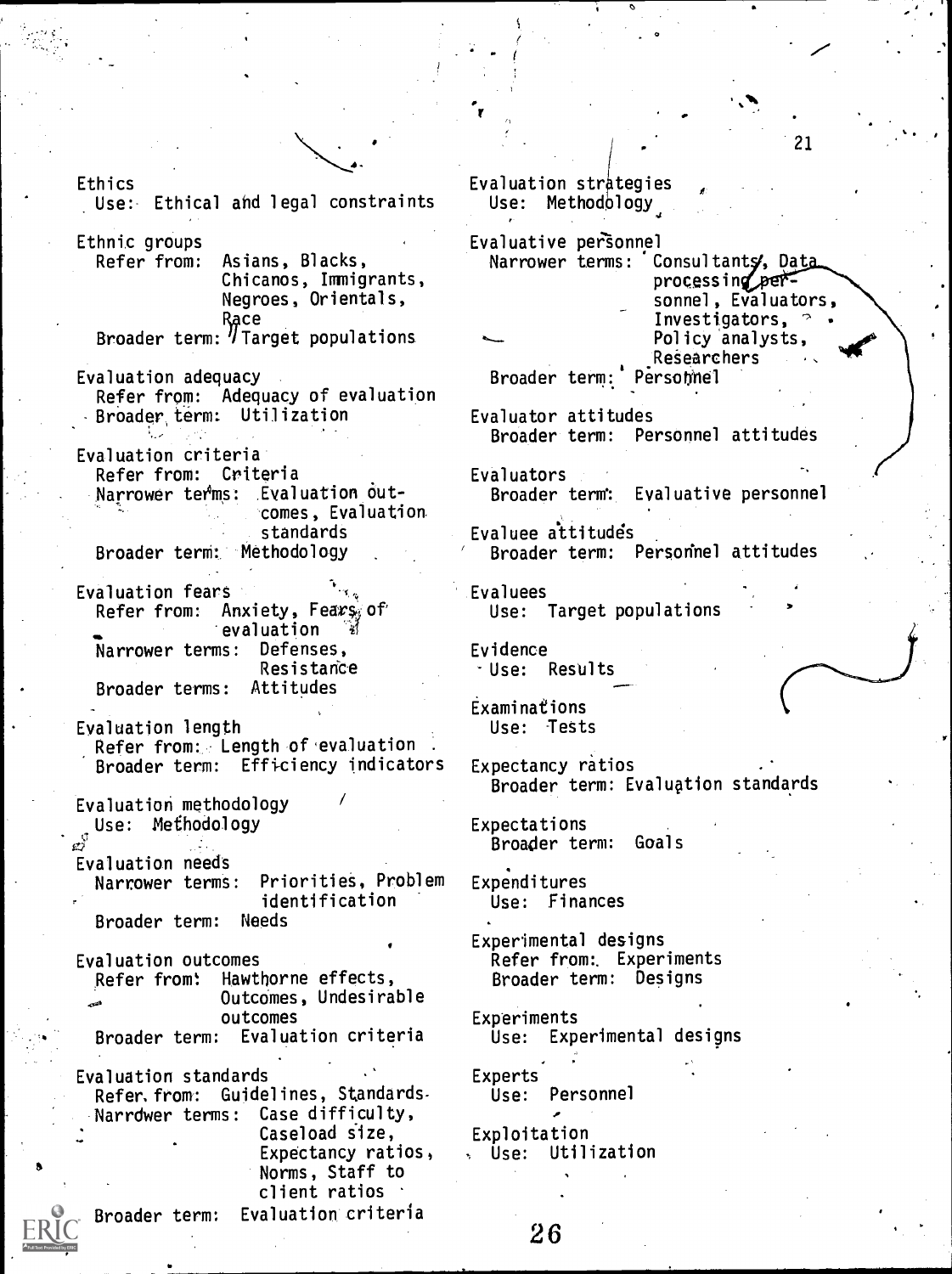Extinction Use: Behavior modification Extrinsic gain  $Use: \cdot$  Rehabilitation gain Facilities Narrower terms: Centers, Clinics, Correctional facilities, Halfway  $%$  houses, Hospitals, Rehabilitation facilities, Schools Broader term: .Sottings Facility accreditation Use: Accreditation . . Eactor analysis Broader term: Multivariate statistics Faculty Use: Educators'  $\sigma$ . Family counseling Refer from: Family planning Broader term: Counseling: Family planning, use:, Family counseling Fears of evaluation Use: Evaluation fears Federal agencies Refer from: HEW, Social Security Broader,term: Agencies Federal grants Use: Grants Federal legislation Use: . Legislation

Federal policies Uses., Policies.

Feedback 'Broader term: Communications Field studies Refer from: Site visits.

Broader term: Non experimental designs

Films Use: Audiovisual aids

**Finances** Refer from: Appropriations, Costs, Deficits, Direct costs, Expenditures, Funding,. Indirect costs, Money, Subsidies<br>Narrower terms: Budget Budget.allocations, ContraCts, Grants, 'Loans Broader .term: Resources

 $\mathfrak F$ indings  $\overline{\phantom{a}}$  Use: Results  $\overline{\phantom{a}}$ 

Follow-up studies Broader term: Non experimental designs:

 $F$ orms Broader term: Data collection

instruments

Foster care Broader term: Program's

Funding Use: Finances

Gain Use: Rehabilitation gain

Generalizations Use: Implications.

Geographical areas Refer from: Depressed areas, ,Districts, Ghettos, Municipalities, Rura States, Urban ,Broader term: Settings

Ghettos $\sigma$ Use: Geographical areas

 $70\,$   $\mu_{\rm{0}}$  of  $\mu_{\rm{0}}$  ,  $\mu_{\rm{0}}$  ,  $\mu_{\rm{0}}$  ,  $\mu_{\rm{0}}$ 

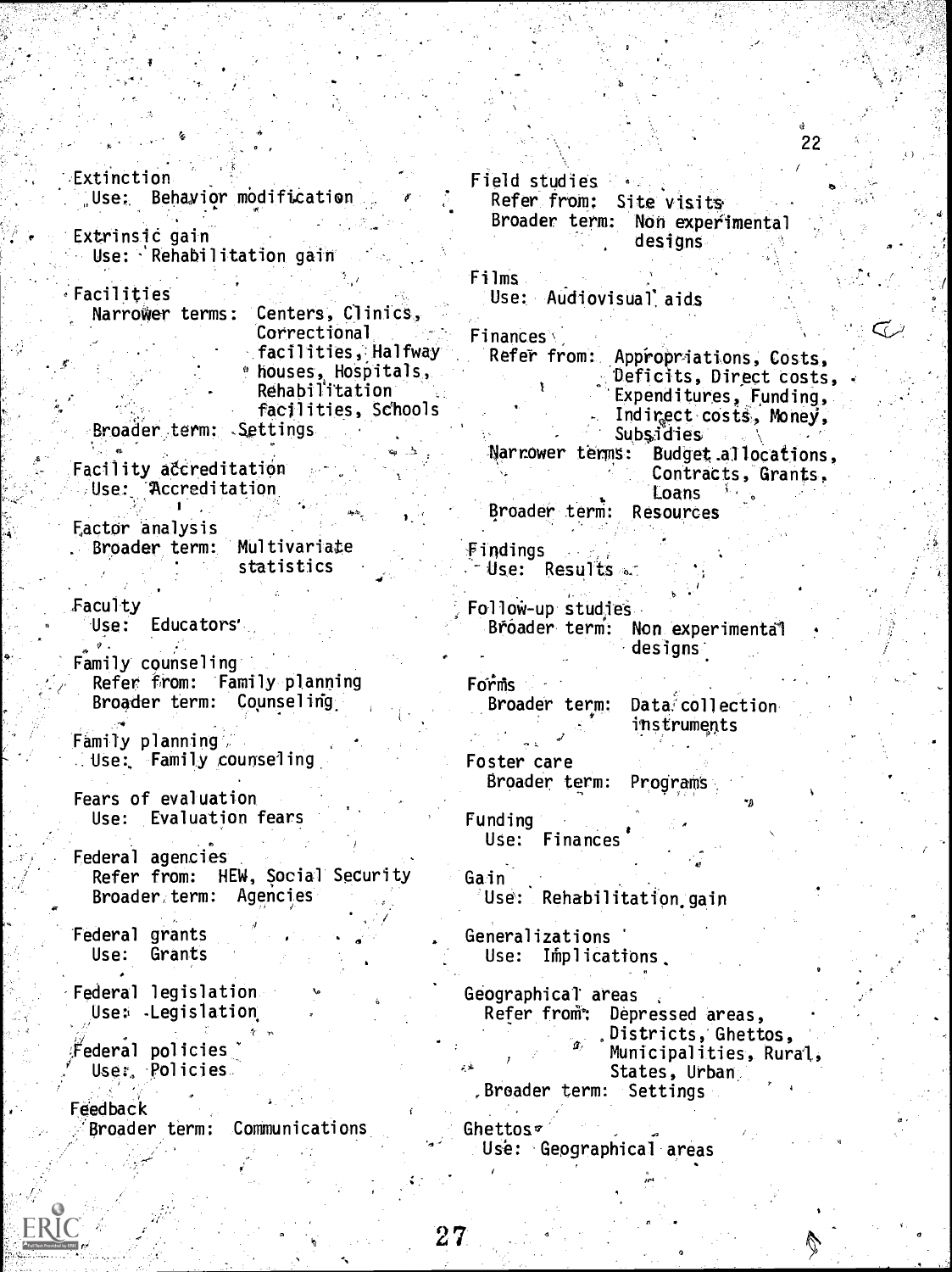Goal attainment broader term: Effectiveness indicators Goal<sup>'</sup> attainment scaling<br>Broader term: Scaling Broader term: Goal setting ° Broader term: Goals Goals Refer from: Objectives, Program goals, Purposes, Reasons<br>Narrower terms: App Approach rationale, Expectations, Goal. setting, Mission, Motivation, Philosophy Government information sources -Broader term: Information centers Graduate schools Use: Schools Graduates <sup>1</sup> .Use: Students Grants Refer from: Federal grants, Stipends . Broader term: Finances Graphs Use: Audiovisual aids Group ,counseling Broader term: Counseling Guidange . Use: Counseling Guidelines Use: Evaluation standards Halfway houses. Broader term: Facilities Handbooks Broader term:, Documents Hawthorne effects Use; Evaluation outcomes Health care Refer from: Aftercare, Comprehensive health care, Patient care 1Narrower terms: Intensive care, Medicare, Methadone maintenance, Publichealth, Posthospital services. Broader:term:, Programs HEW Use; Federal agencies High schools. Use: Schools Histograms Use: Audiovisual aids History Use: Literature reviews  $H$ ospitals, Refer from: Mental hospitals, Nursing homes-Broader term: facilities Human relations 'Use: Interpersonal relations Hypnosis Broader term: Intervention processes Illustrations Use: Audiovisual aids Immigrants Use: Ethnic groups Impact Use: Utilization

23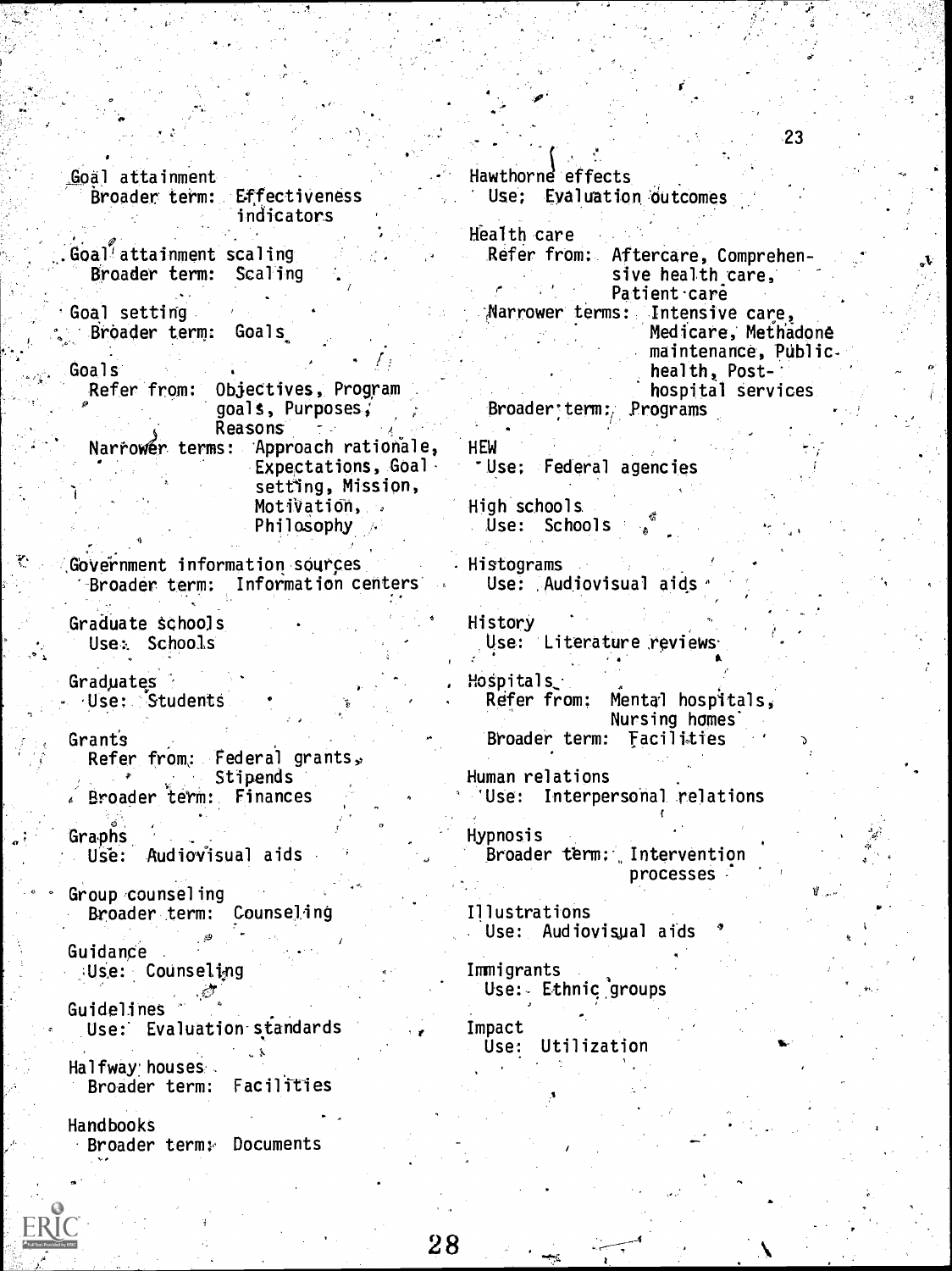Implications<br>Refer from: Consequences, Effects, Generalizations, Inferences Narrower terms: Politicalization, Prediction, Social reform Broader term: Utilization In basket techniques Use:' Management by objectives. In service training .Broader term: Training Incentives Refer from: Monetary rewards, Praise, Punishment, Reinforcement, Rewards, Tokens Broader term: Data collection strategies Incidence Refer from: Rates Broader term: Conditions Income ,Use:, Earnings Indexing . Use: Classification systems Indicators Narrower terms: Effectiveness indicators, Efficiency indicators, Performance indicators, Social indicators Broader term: Results **Indices** Narrower terms: Benefits, Earnings, Employment, Rehabilitation gain, Status Broader term: Results Indigents Use: Disadvantaged 29

Indirect, costs .Use; Finances

Industrial relations  $Refer$  from: Organizational relations Broader, term: Relations

24

Infants Broader term; Youths

Inferences Use: Implications

Inferential statistics Broader term: Statistical analysis

Information 'centers Refer from: Media<br>Narrower terms: C Clearing houses. Government.information sources, Other information sources<sup>a</sup> Broader term: Information systems,

Information systems

Narrower terms: Bibliographies, Classification systems, Informa $\pm$ tion centers, Libraries, Literature reviews, Management information systems Broader term: Resources

Informed consent Use: Ethical and legal constraints

-Instruction Use: Education

instructors Use: Educators

Instrumental conditioning Use: Behavior modification

Instruments Use: Data collection instruments



.1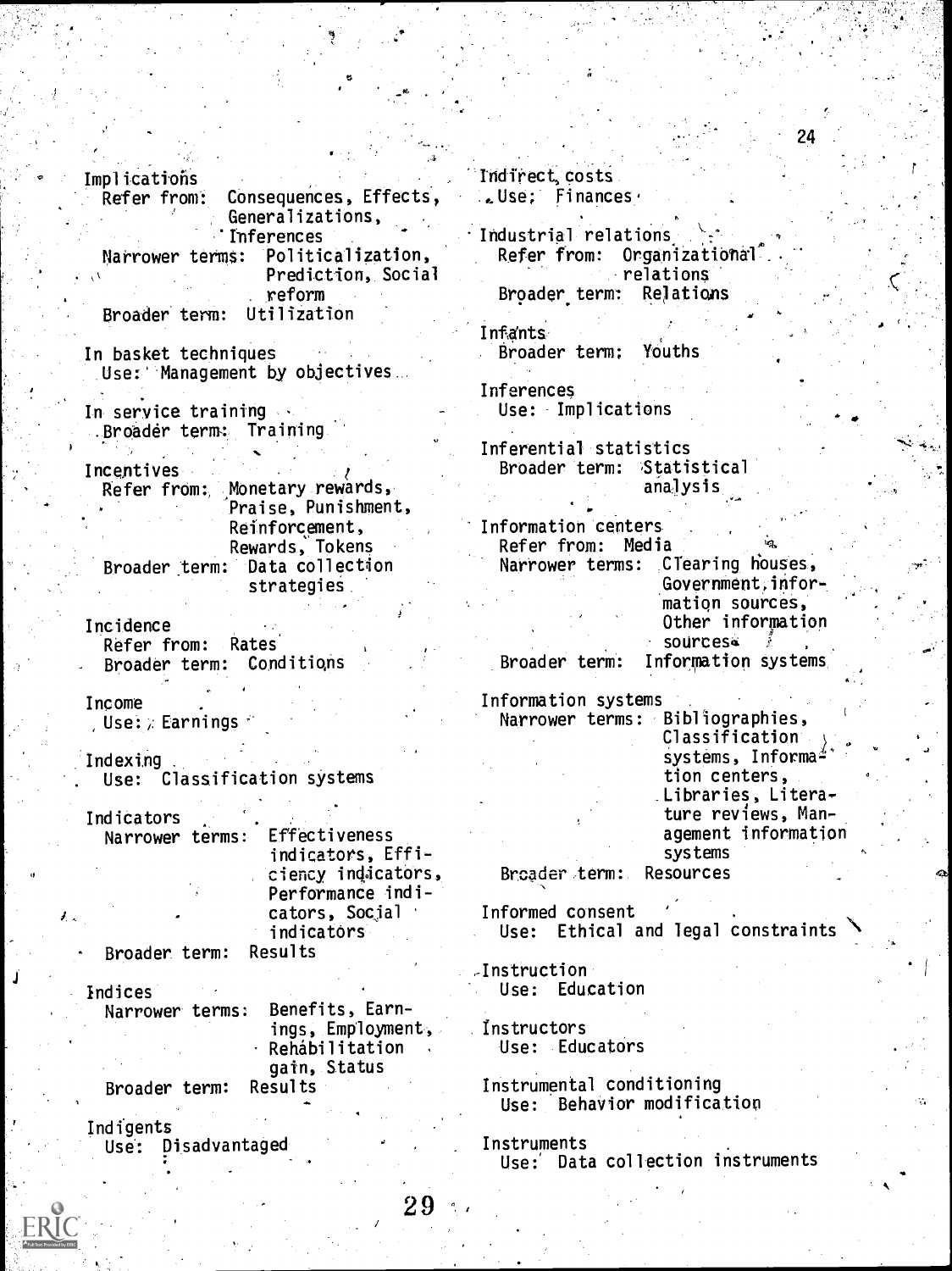Intake Broader term: Status Intelligence tests Broader term: Tests', Intensive care Broader term: Health care Interagency-linkages Agency relations,  $\lambda$  -Cooperation, Cooperative programs, Coordination, Interagency relations, Linkage systems, Non vocational rehabilitation agency relations, Vocational rehabilitation agency relations, Vocatiohal rehabilitation and non vocational.rehabilitation agency relations Broader term: /Relations Interagency relations Use: Interagency linkages 4 **Interests** Refer from: Preferences Broader, term: Needs Interest tests. Refer/from: Preference tests Broader term:, Tests Interpersonal relations . Refer from: Human relations Broader term: Relations Interpretation Broader term: Results Intervention processes Refer from: Treatment Narrower terms: Behavior modification, Counseling, Jlypnosis, Milieu therapy, Occupational therapy, Psychotherapy, Rehabilitation 4Processes Broader term: Services Intrusions Broader term; Barriers Invasion of privacy Use; Ethical and legal constraints Inventories . Use: Tests Investigators Refer -from; Auditors Broader term: Evaluative personnel Job performance Refer from: Work performance Broader term: Performance indicators Job placement Refer from: Placement<br>Broader term: Employment Broader term: Job readiness Use:. Employability Job training , Refer from: Vocational 'training Broader term: Training Journal articles Broader term:. Documents **Judgments** Refer from: Misjudgments Broader term: Qualitative analysis 1, Juveniles Use: Youths Labor market conditions Refer from: Lay offs Broader term: Economic indicators Law enforcement agencies Broader term: Agencies Laws Use: Legislation Lay counselors Use: Counselors

25

'30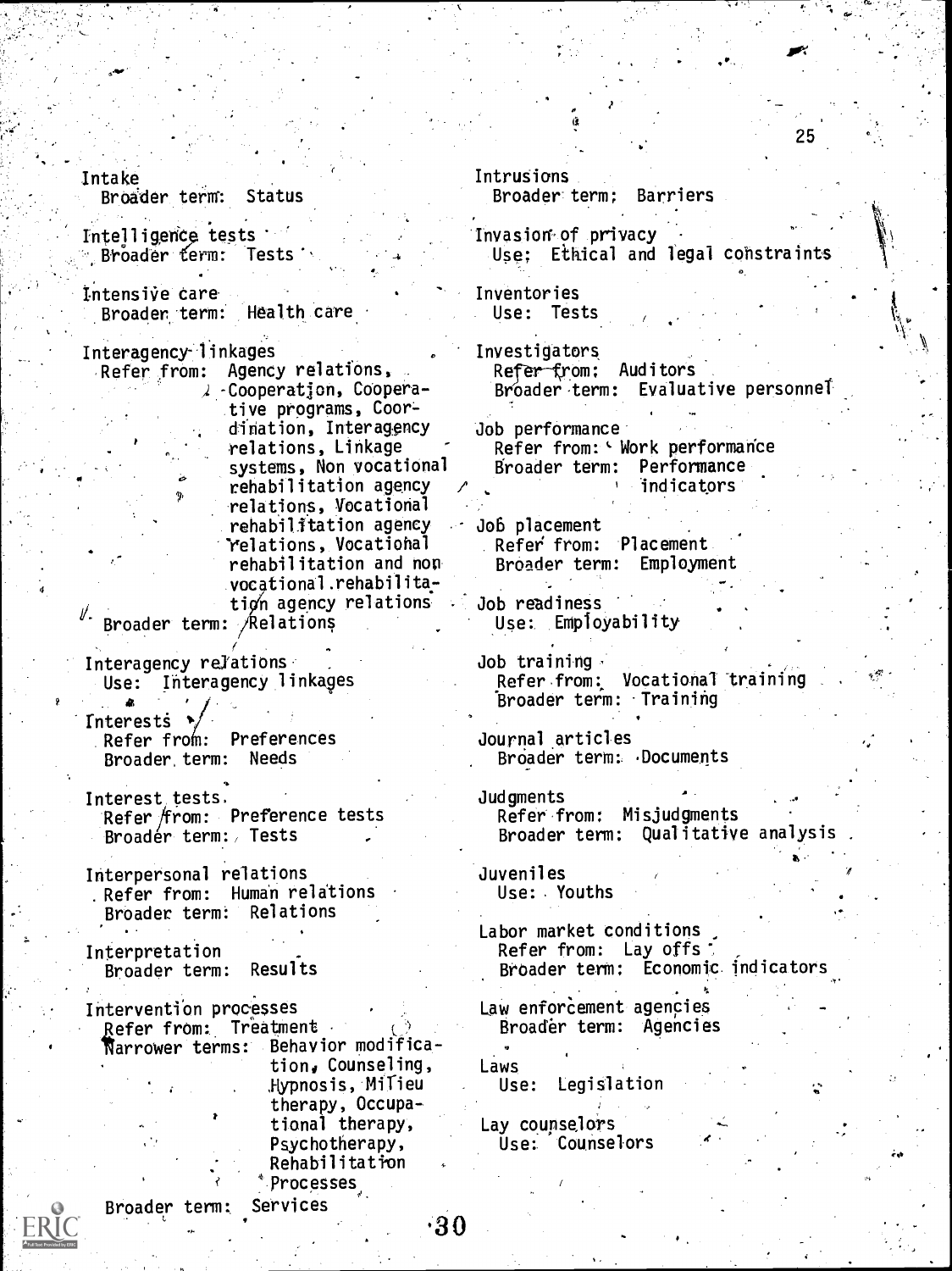Lay offs Use: Labor market conditions

Legal Use: Ethical and legal constraints

Legal services Refer from: Criminal justice projects Broader term: Programs

Legislation. Refer from: Acts, Federal.legisla- . tion, Laws, Mandates Broader' term: Political attitudes

Length of evaluation Use: Evaluation length

Length of service Use: Service length

Libraries Broader term: Information systems Materials<br>Refer'from:

Licenses · Use: Certification

Linkage systems Use: Interagency linkages

Literature reviews Refer from: History, State of the art Broader term: Information systems

Loans Broader term: Finances ..

Longitudinal studies Broader term: Non experimental designs

Mail surveys Refer from: Surveys Broader term: 'Data collection strategies

Maladjustment Use: Change Management assessment centers Broader term: Centers

Management attitudes Broader term: Personnel attitudes

Management by objectives. Refer from: In basket techniques Broader term: Systems analysis

Management information systems Broader term: Information systems

Mandates Use: Legislation

Manpower-agencies 'Broader term: Agencies

Matching Refer from: Paired sample Broader term: Sampling techniques 'Materials Apparati, Equipment, Tools Narrower terms: Audiovisual aids, :Dat6 processing equipment, Physi- - cal plant, Tele-

communications Broader term: Resources

Meanings Use: Definitions

Measurement Refer from: Estimation Narrower terms: Client assessment methods, Scaling Broader term: Methodology

Measures · Use: Data collection instruments

Media Use: Information centers

Medicare Broader term: Health care

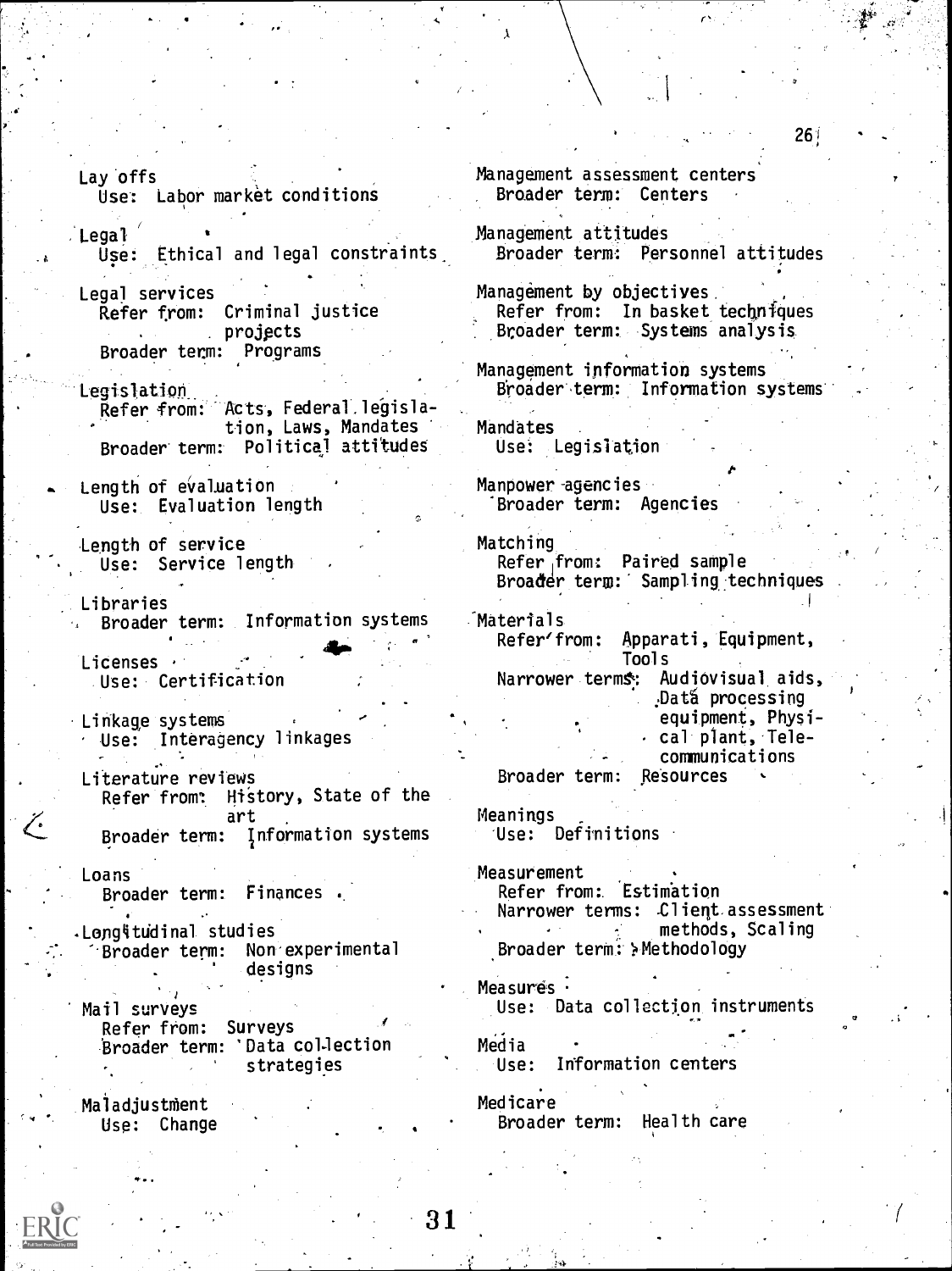Mental health centers Refer from:. Sufcide prevention centers<br>centers: Broader term;

Mental hospitals Use: Hospitals

Mentally-ill, Refer from: Emotionally disturbed, Neurotics, Psychotics Broaden term: Dysfunctional persons

Mentally retarded Use: Developmentally disabled

Methadone maintenance Broader term: Health care

Methodology<br>Refer from: Activities, Evaluation methodology, Evaluation strategies, -Methods, Procedures,, Processes

Narrower terms: Analyses, Data collection, - Designs, Evaluation criteria, Measurement, Record keep-

ing procedures

Methods Use: Methodology

Middle aged Use:- Older adults'

Migrant workers Use: Disadvantaged

Milieu therapy / Broader term: Intervention processes

Military personnel Broader term: Target populations

Misjudgments Use: Judgments Mission - Refer from: Mission statement ..Broader term: Goals

Mission statement Use: Mission

Mobility, training Refer from: Motor training Broade' term: Training

Modeling Use: Behavior modification

Models Use: Design

**Modifications** Use: Change

Monetary rewards Use: Incentives

Money Use: Finances

Monographs Broader term: Documents

Motivation Broader term: Goals

Motor training Use: Mobility training

Multidimensional scaling Broader term: Scaling

Multiple counseling "Refer from: Co-therapy Broader term: Counseling

Multiple regression Refer from: Regression Broader term: Multivariate statistics

Multiservice centers Broader term: Centers

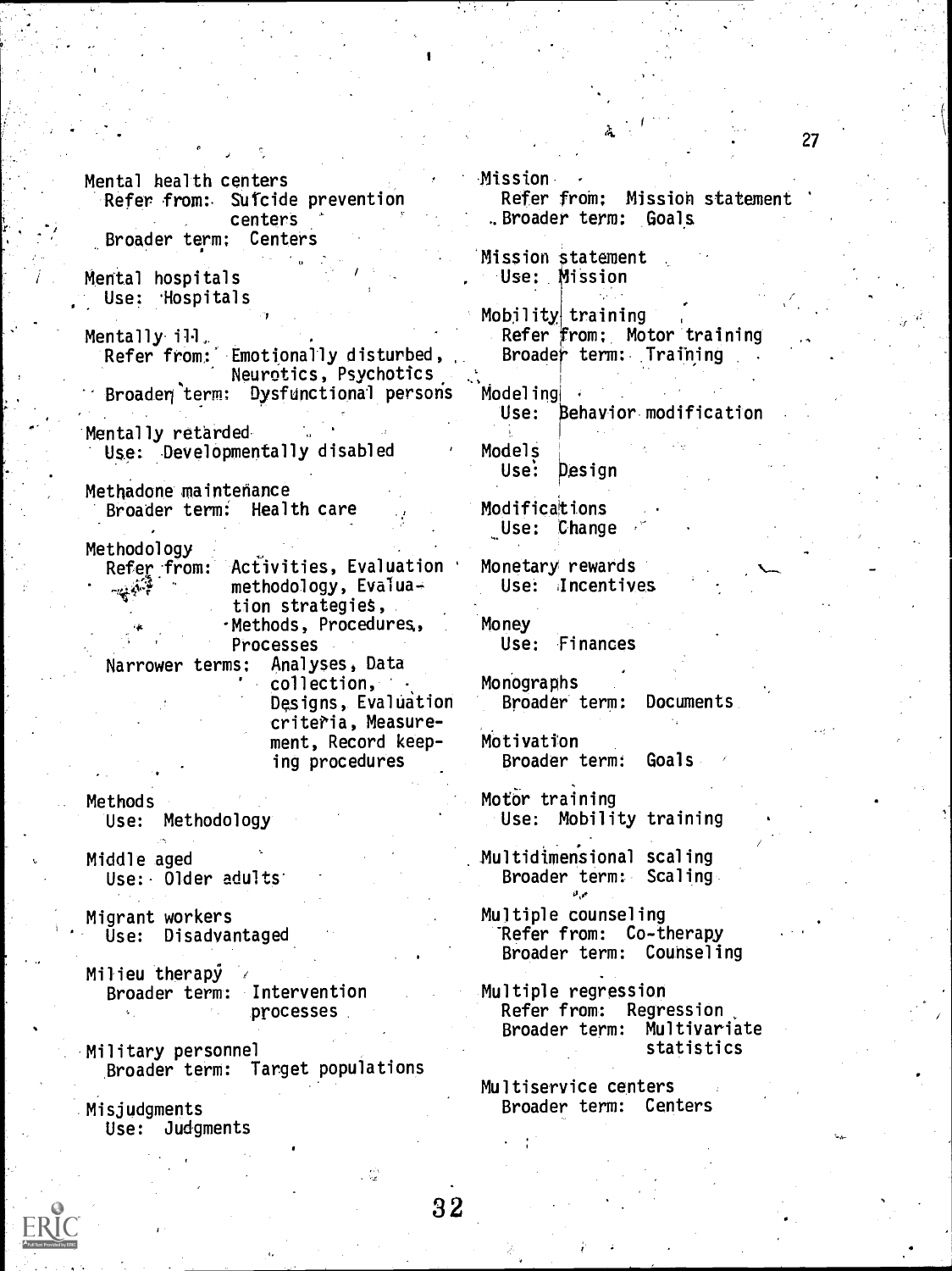Multivariate statistics<br>Narrower termsi Actuarial tech- $Narrower$  terms) niques, Automatic interaction detector, Factor nalysis, Multiple regression Broader term: Stat'stical analysis Municipalities Use: Geographical areas Narrative description Broader term: Qualitative analysis Refer from: Needs

Narrower terms: Community needs, Evaluation needs, Interests, Research needs

Broader term: Environment

Negative attitudes Use: Attitudes

Negroes Use: Ethnic groups

Neurotics Use: Mentally ill

Nomenclature Use: Classification systems

Non experimental designs Narrower terms: Case studies, Correlational studies, Field studies, Follow up studies, Longitudinal studies, Simulations<br>Designs

Broader term:

Non vocational rehabilitation agency relations

Use: Interagency linkages

Norms

Refer from: Baseline,data Broader term: Evaluation standards Nursing hopes Use; Hospitals

Objective tests Use: Tests

Objectives Use: Goals

Objectivity Use: Bias

Observations . Work samples .<br>ms: Direct observa-Narrower terms: tions, Participant observations, Unobtrusive observations Broader term: Data collection strategies

j

28

Obstacles Use: Barriers

Occupational therapy. Broader term: Intervention processes

Occupational training' facilities Broader term: Rehabilitation facilitieS

Offenders Refer from: Criminal, Delinquents Broader term: Dysfunctional persons

Older adults Refer from: Middle aged Broader term: Adults

On the job training Broader term: Training

Openmindedness Use: Bias

Operant conditioning Use: Behavior modification

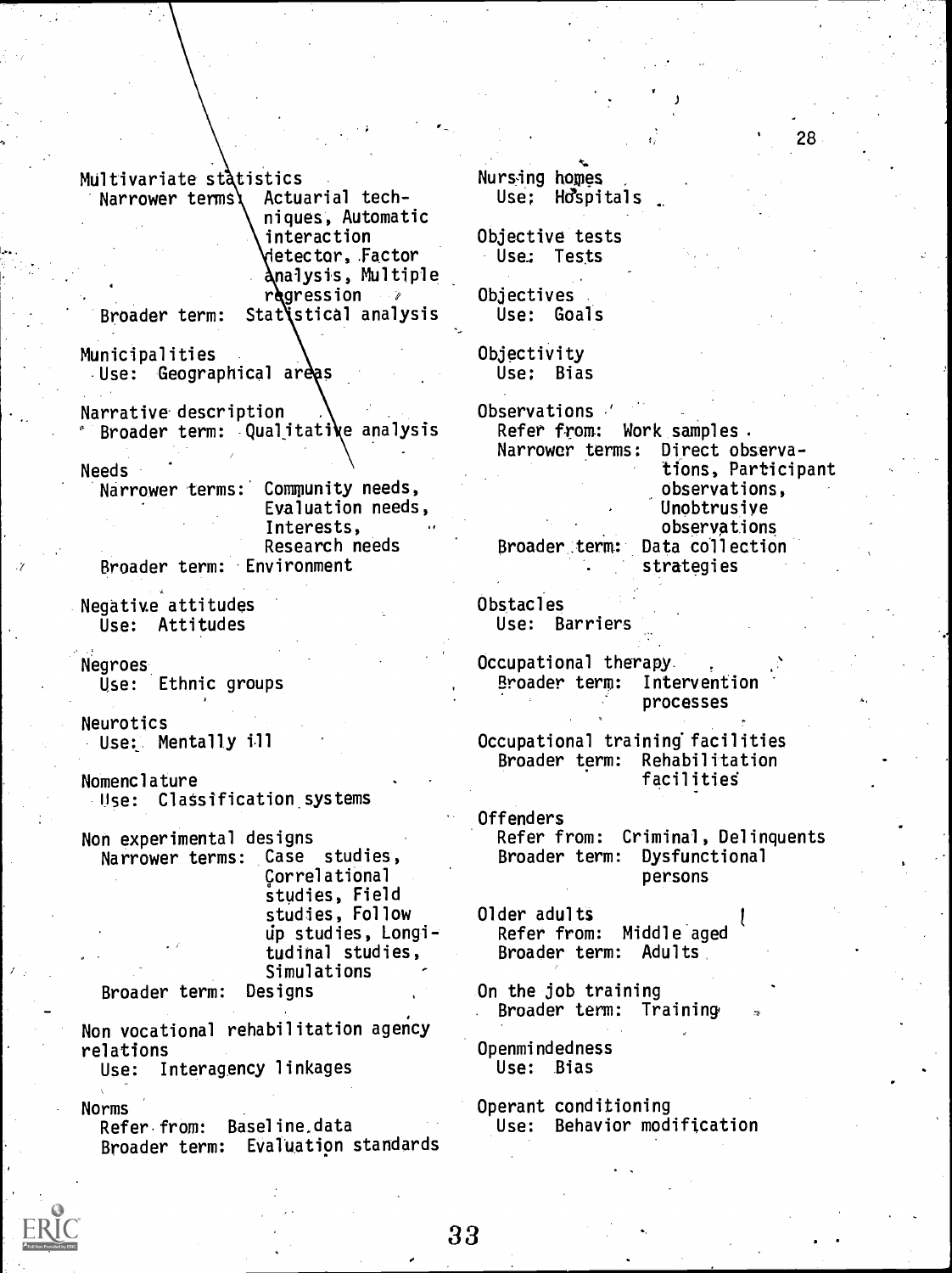- Operationdl definitions Use: Definitions
- Operations research Broader term: Systems analysis

Options Use: Recommendationi

- Organizational analysis Use: Systems analysis
- Organizational relations Use: Industrial relations
- Organizational resistance Use: Resistance
- Organizations. Use: Settings
- Organized work force Refer from: Trade unions, Unions Broader term: Economic indicatqrs
- Organizers Use: Coordinators
- Orientals Use: Ethnic groups.
- Orientation Use: Training
- Other information sources Broader term: Information centers '
- Other service resources Narrower terms: Ancillary services, Service duplication Broader term: Conditions

Outcomes

-.Use: Evaluation outcomes

Paired sample Use: Matching

Paraplegics Use: Physically disabled

- Parole Use: Corrections
- Participant observations Broader' term: Observations
- Path analysis Broader term: Systems analysis

29

- Patient.care Use: Health care
- Payment Use: Earnings
- Peer counseling Broader term: Counseling
- Performance Use: Performance indicators
- Performance indicators Refer from: Performance Narrower terms: Abilities, Achievement, Job performance, Ratings, Recidivism rates, Skill acquisition, Vocational adjustment

Broader term:

Performance tests Use: Tests

Personal interviews Broader term: Tests

 $\mathcal{L}$  :

- Persdnnel Refer from: Experts Narrower terms: Administrative personnel, Evaluative personnel, Service personnel Broader term: Resources'
- Personnel attitudes Narrower terms: Employer attitudes,. Evaluator attitudes, Evaluee attitudes, Management attitudes, Staff attitudes Broader term: Attitudes

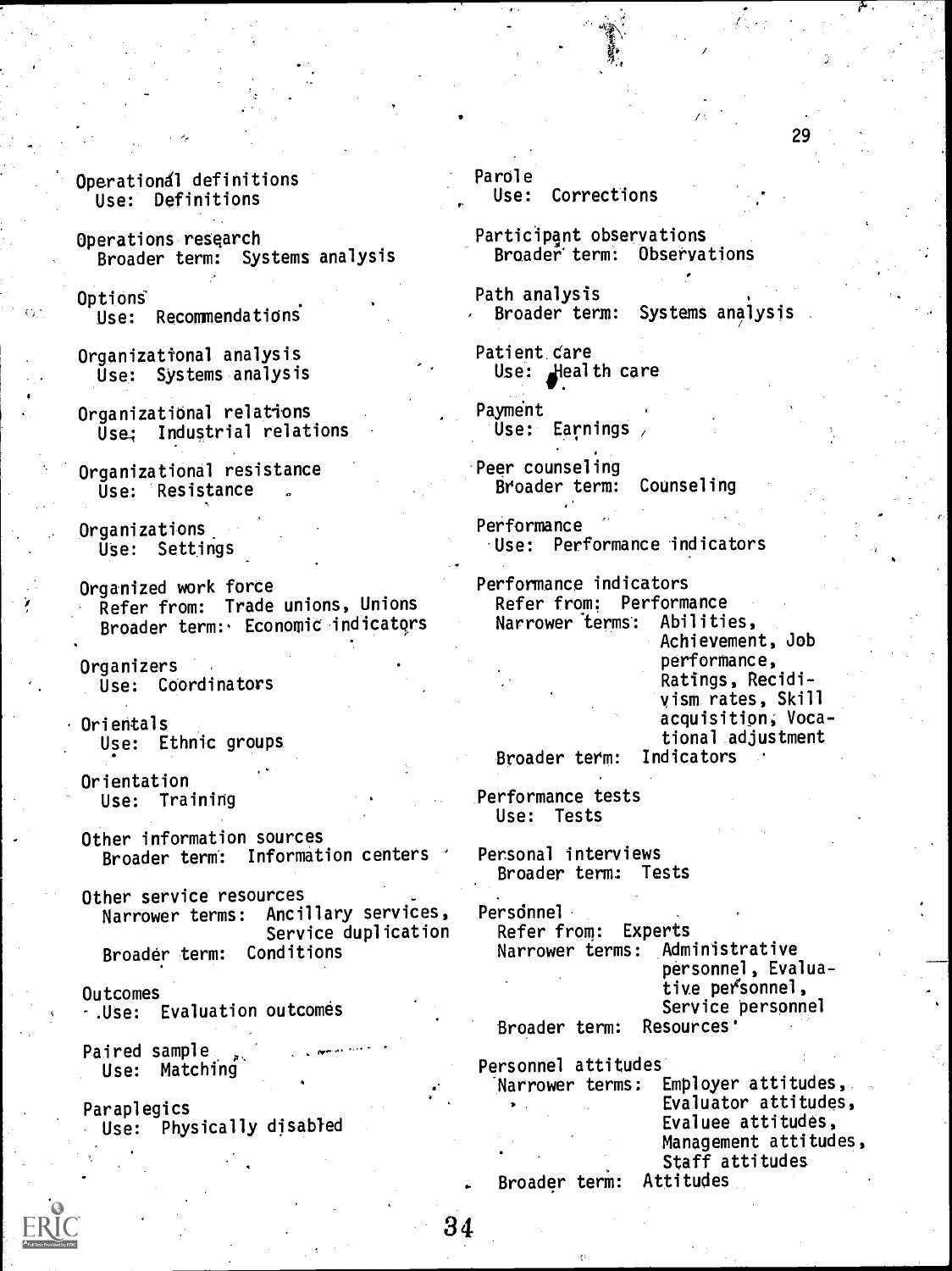Personnel reassignment Poor<br>Broader term: Program change. This expansion

Philosophy<br>Broader term: Goals Target Broader term: Goals

Physical plant<br>Broader term: Materials<br>Broader term: Program

Physically disabled<br>Refer from: Amputees, Aphasics, Broader term: Healt Cardiacs, Blind, Deaf, Disabled, Paraplegics, Poverty<br>Quadraplegics Broader term: Quadraplegics Broader term: Economic indicators Dysfunctional persons

Use: Tests

- Pilot studies Use: Demonstration
- Placement , Use: Job placement

Placement specialists' Broader term: Service personnel

Planning Use: Interests Use: Decision making

Policies<br>
Refer from: Federal policies, The Muse: Bias Federal policies, Public policies, Prevalence<br>Requirements, Rules, Broader Social policies Broader term: Values entitled and Principles

Policy analysis<br>Broader term:

**Policy change**<br>· Broader term: Change

Political attitudes<br>Marrower terms: Community atti-Narrower terms: Community atti-<br>tudes, Legislation Refer from: Troubles Broader term: Attitudes Broader term: Evaluation needs

Politicalization<br>′ Broader term: Implications Broader term:

Use: Disadvantaged.

Use: Target populations

Broader term: Programs

- Broader term: Health care
- 

Poverty programs Pictorial tests' and the Use: Social action programs

> Praise Use: Incentives

Prediction Broader term: Implications

Preference. tests Use: Interest tests.

Preferences

Prejudice

Broader term: Conditions

Use: Values

Evaluative personnel Priorities<br>Broader term: Evaluation needs

> Probability sampling Broader term: Sampling techniques

tudes, Legislation Refer from: Troubleshooting

Problems Use: Barriers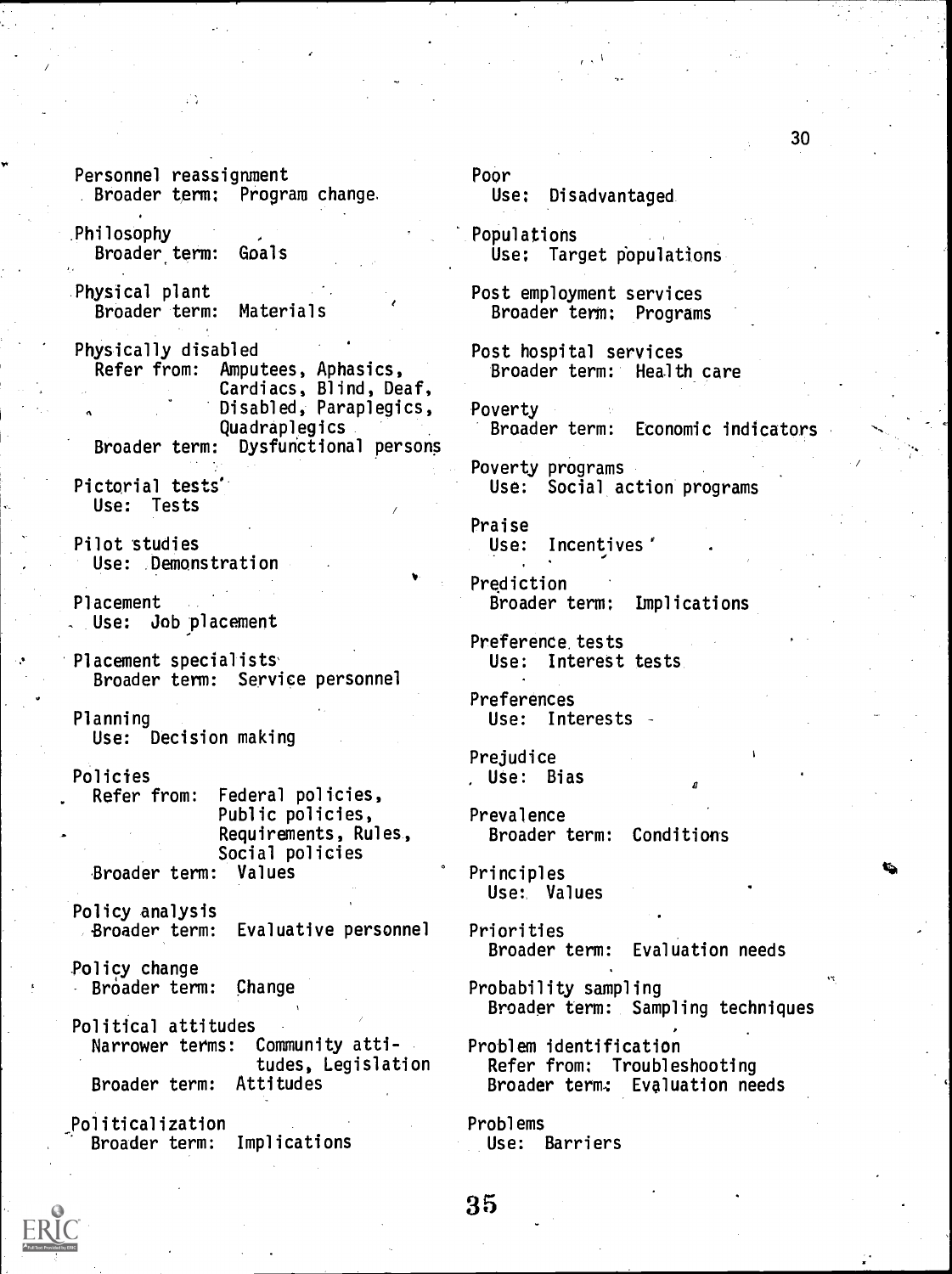Procedures User Methodology

Processes Use: Methodology

Proficiency tests Use: Tests

- Program change Personnel reassignment, Relocation Broader term: Change
- Program continuation Refer from: Discontinuation Broader term: Decision making
- Program evaluation review technique Broader term: Systems analysis

Program goals Use: Goals

Program implemdntation Broader term: Decision making

Program justification Refer from: Accountability Narrower terms: Accreditation, Certification "Broader term: Decision making

Program planning and budgeting system Broader term: Systems analysis

Programmed instruction Use: Education

Broader term: Services

Programs

Refer from: Projects Narrower terms:  $\mathbb{C}\mathcal{L}$ ompensatory programs, Corrections, Day care, Education; Foster care, Health care, Legal services, Post employment services, Psychologi<sub>e</sub>. cal testing, Rec- . reation, Social action programs, Training, Welfare .programs

Projects Use: Programs

Proof<br>Use: Results

Psychoanalysis Use: Psychotherapy'

Psychological testing Refer from: Psychometrics Broader term: Programs

31

Psychometrics Use: Psychological testing

Psychotherapy Refer, from: Psychoanalysis Broader term: Intervention processes

Psychotics Use: Mentally ill

Public health Broader term: Health care

Public policies Usq: Policies

PUblic relations Refer from; Advertising, Publicity Broader term: Relations

Public welfare agencies Use: Welfare agencies

Public welfare programs Use: Welfare programs

Publicity Use: Public relations

Pun4shment USe: Incentives\_

Purposes Use: Goals

Quadraplegics Use: Physically disabled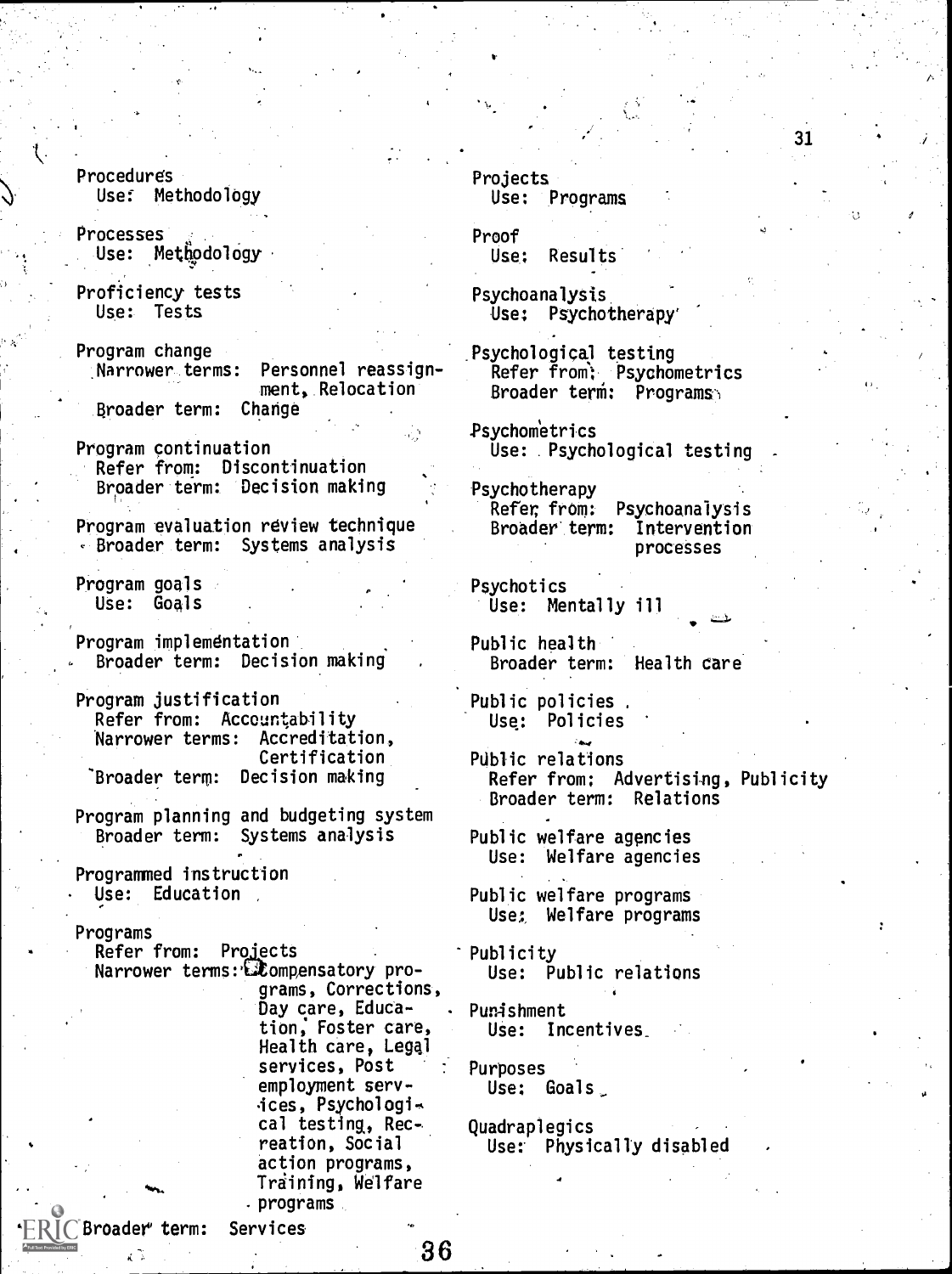Qualitative analysis Narrower terms: Judgments, Narrative descriptions Broader term: Analyses

Quantitative analysis . Use: Statistical analysis,

Quasi.experimental designs Broader term: Designs

Questionnaires<br>Broader term: Data collection Broader term: instruments

Race Use: Ethnic groups

Racism Use: Bias

Random sampling Broader term:. Sampling techniques

Rapport<br>Use: Relations

Rates Use: Incidence

Ratings Broader term: Performance indicators

Rationale of approach Use: Approach rationale

Readiness for work Use: Employability

Reasons Use: Goals

Recidivism rates Broader term: Performance indicators

Recommendations Refer from: Advice, Options, Solutions Broader term: Decision making



Recreation Broader term: Programs

Reexamination Use: Replication studies

References Use: Bibliographies

Referral Broader term: Status

Reform Use: Change

Regression Use: Multiple regression

Rehabilitation counselors Use: Counselors

Rehabilitation facilities Narrower terms: Occupational training facilities,'Sheltered workshops Broader term: Facilities

Rehabilitation gain Refer from: Gain Broader term: Indices

Rehabilitation processes Refer from: Case management, Casework; Vocational rehabilitation Broader term: Intervention processes

Reinforcement Use: Incentives

Relations Refer from: Rapport Narrower terms: Industrial relations; Interagency linkages, Interpersonal relations, Public relations Broader term: Conditions

Me"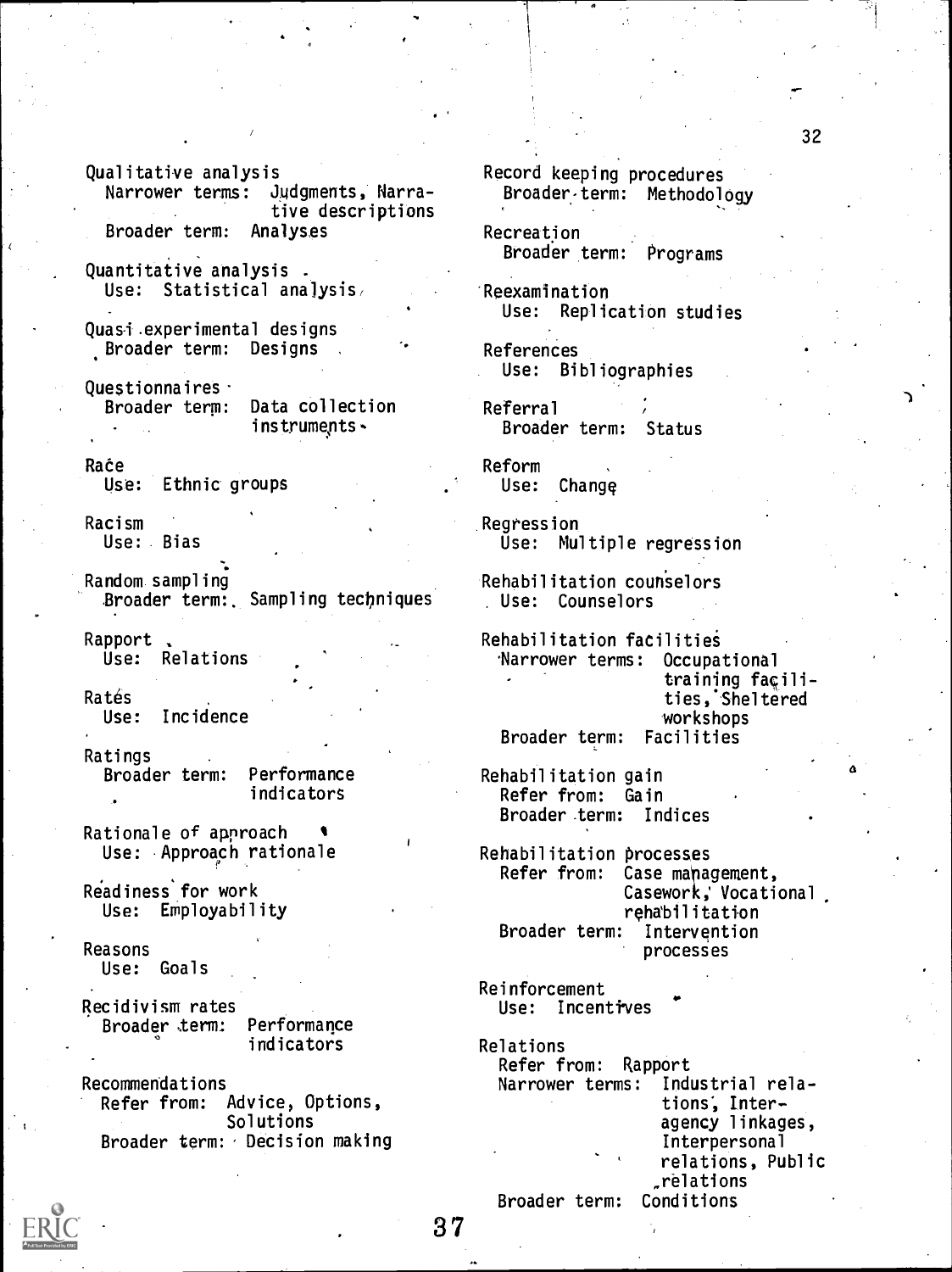Reliability<br>Broader term: Statistical analysis Use: Relocation , Broader term: Program change Remedial education Use: Education Replication studies Refer from: Cross validation, Reexamination Broader term: Utilization Reports Refer from: Technical reports Broader term: Documents Requirements Use: Policies Research needs Broader term: -Needs Research utilization Use: Utilization (.4 Researchers Refer from: Technologists Broader term: Evaluative personnel Resistance<br>PRefer from: Organizational resistance Broader term: Evaluation fears Resources Refer from: Deficiencies, Sources Narrower terms.: Finances, Information systems, Materials, Personnel, Target populations Results<br>Refer from: Conclusions, Evidence, Fitidings, Proof Narrower terms: Documents, Indicators, Indices, Interpretation

# Rewards Incentives Rights<br>:Use Ethical and legal constraints Role playing Use: Simulations Rosenthal effect Use: Bias **Rules** Use: Policies Rurai<br>Use: Geographical areas, Salaries Use: Earnings Sampling techniques Narrower terms: Matching, Proba-; bility sampling, Random sampling, Stratified random sampling Broader term: Data collection Satisfaction Use: Client satisfaction Scaling<br>Narrower terms: Attitude scaling, Empirical scaling, Goal attainment scaling, Multidimensional scaling, Semantic differential Broader term: Measurement. school s Refer from: Colleges, Graduate schools, High schools, Oniversities Broader term: Facilities Self reports

Use: Data colllection

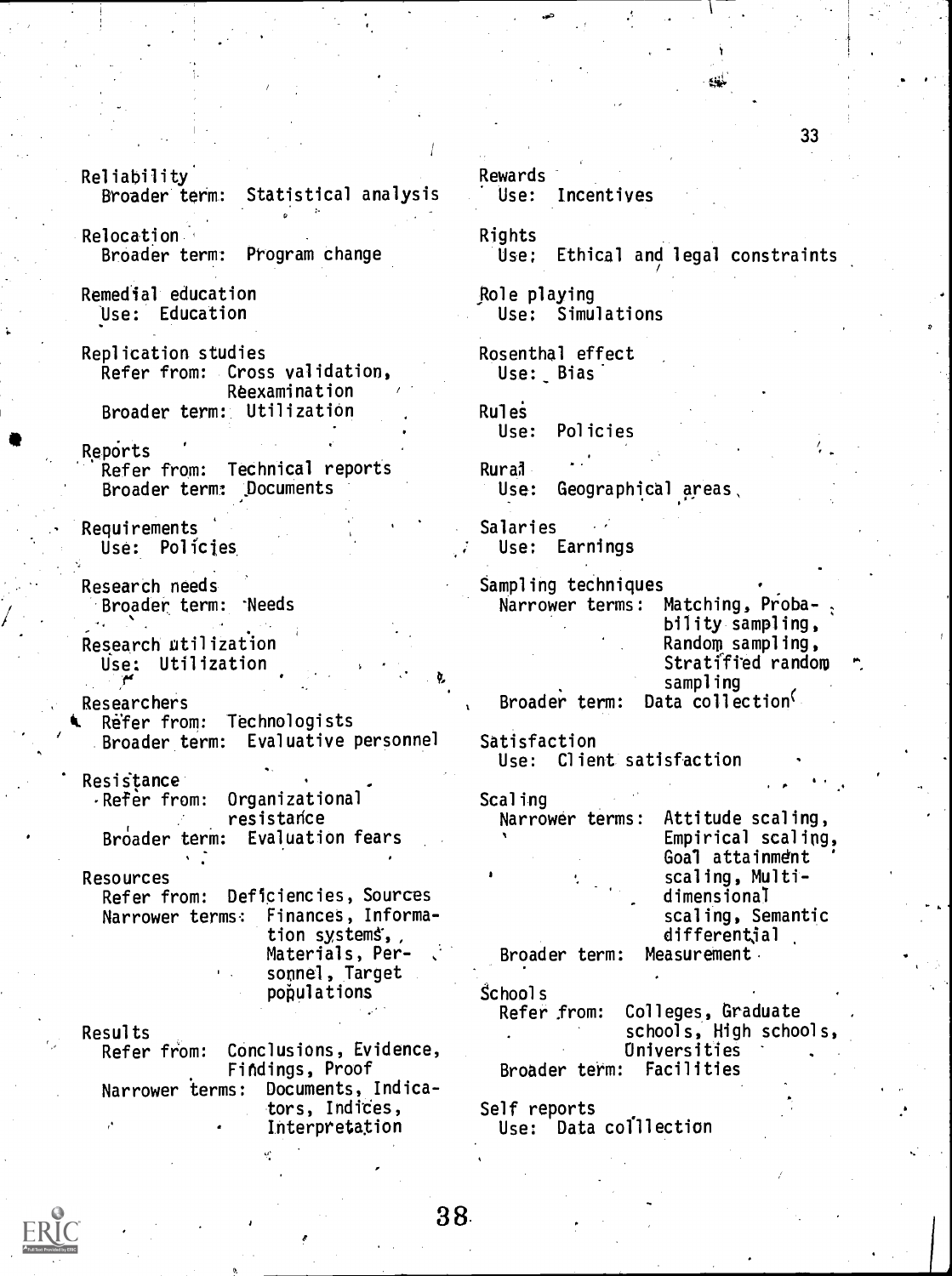#### -Semantic differential Broader term: Scaling

- Sensitivity training. Broader term: Training
- Service change Broader term: Change
- Service duplication<br>Broader term: Other service Broader term: resources
- Service length Refer from: Length of service Broader term: Efficiency indiCators
- Service personnel Narrower terms: Aides, Counselors, Educators, Placement specialists, , Support staff Broader term: Personnel

- Services<br>Refer from: Community services, Sotial services Narrower terms: Intervention processes, Programs . Broader term: Settings
- Settings Refer from: Context, Organizations, Sites Narrower terms: Agencies, Facilities, Geographical areas, Services Broader term: Environment .
- Severely disabled Refer from: Chronically ill Broader term: Target populations
- Shaping Use: Behavior modification.
- Sheltered workshops Refer from: Workshops Broader term: Rehabilitation facilities
- Simulations Refer from: Role playing. Broader term; Non experimental: designs
- Singer Graflex Use: Situational tests
- Site visits Use: Field studies
- Sites Use: Settings
- Situational 'tests Refer from: Singer Graflex, Tower system Broader term: Tests
- **Situations** Use: Conditions
- Skill acquisition  $\cdot$ Broader term: Performance indicators
- Social- action programs Refer from: Action programs, Antipoverty programs, Community action programs, Poverty programs, Work incentive programs Broader term: Programs
- Social adjustment Use: Social indicators
- Social indicators Refer from: Social adjustment Broader term: Indicators
- Social policies Use: Policies
- Social reform ' Broader term: Implications
- Social Security' Use: Federal, agencies
- Social Security Disability Income Use: Welfare programs'



Ä.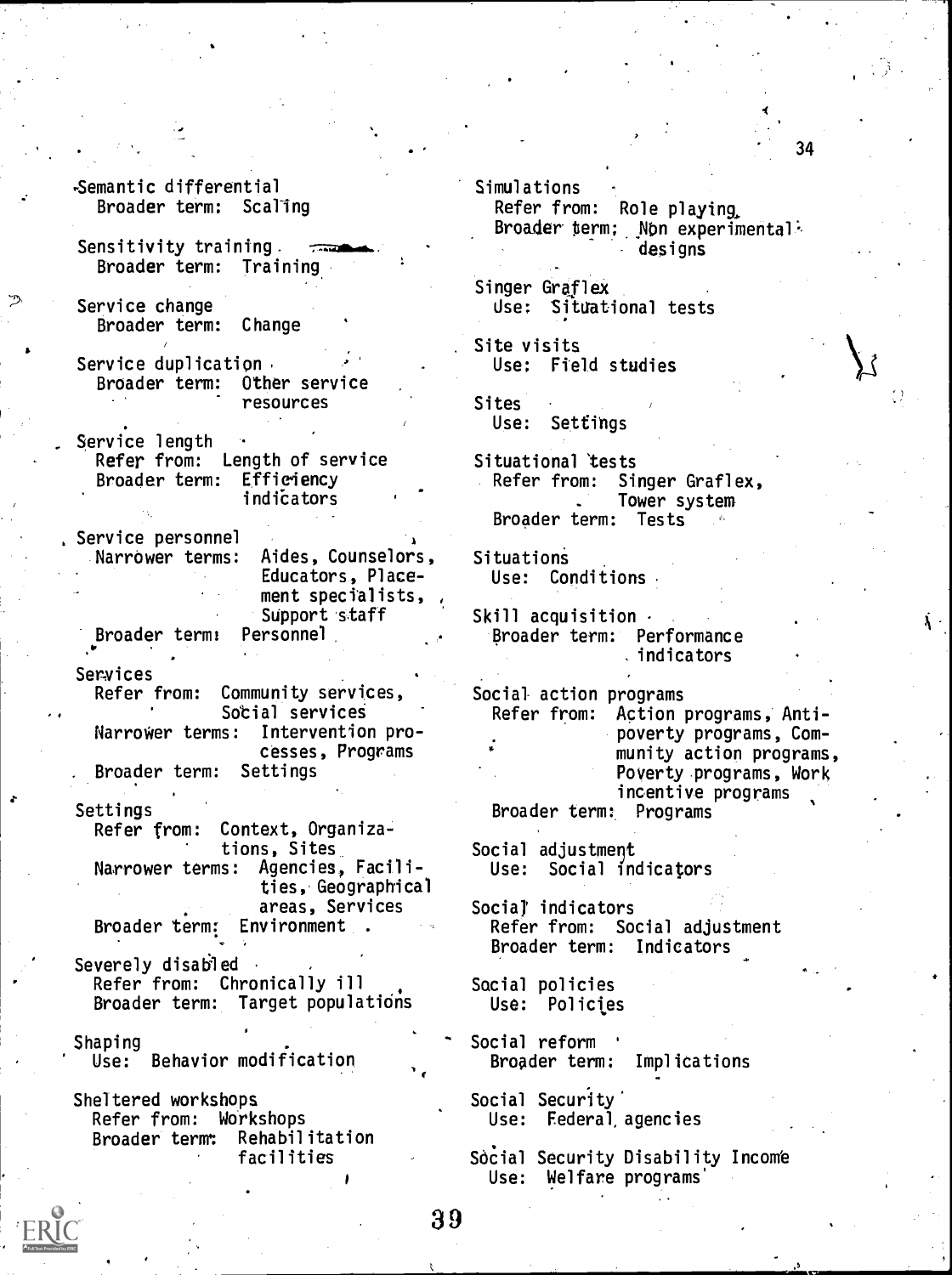, Social services Use: Services

Social, welfare agencies Use: Welfare agencies

Social welfare services Use: Welfare programs

Socioeconomic status, Broader term: Status

Solutions Use: Recommendations

Sources Use: Resources

Special education Use: Education

Staff attitudes Broader term: Personnel \_attitudes

Staff to client ratios Broader term: Evaluation standards.

Standards

-Use: Evaluation standards

State agencies Use: Agencies

State of the art Use: Literature review

States · Use: Geographical areas

Statistical analysis Refer from: Quantitative analysis-Narrower terms: Descriptive statis tics, Inferential statistics, Multivariate statistics, Reliability, Validity

Broader term: Analyses

Status

Narrower terms;

Broader term: Indices

Stipends Use: Grants

Stock market Broader term: Economic indicators

Stratified random sampling Broader-term: Sampling techniques

**Students** 

Refer from: College students, Graduates, Undergraduates Broader term: Target populations

Subjects .Use: Target populations

Subsidies Use: Finances

Success Use: Effectiveness indicators

Suicide prevention centers Use: Mental health centers

Supervisors Broader term: Administrative personnel

Support staff Refer from: Technicians Broader term: Service personnel

Surveys Use: .Mail surveys



35

Acceptance, Closure, Employability, Intake, Referral, Socioeconomic status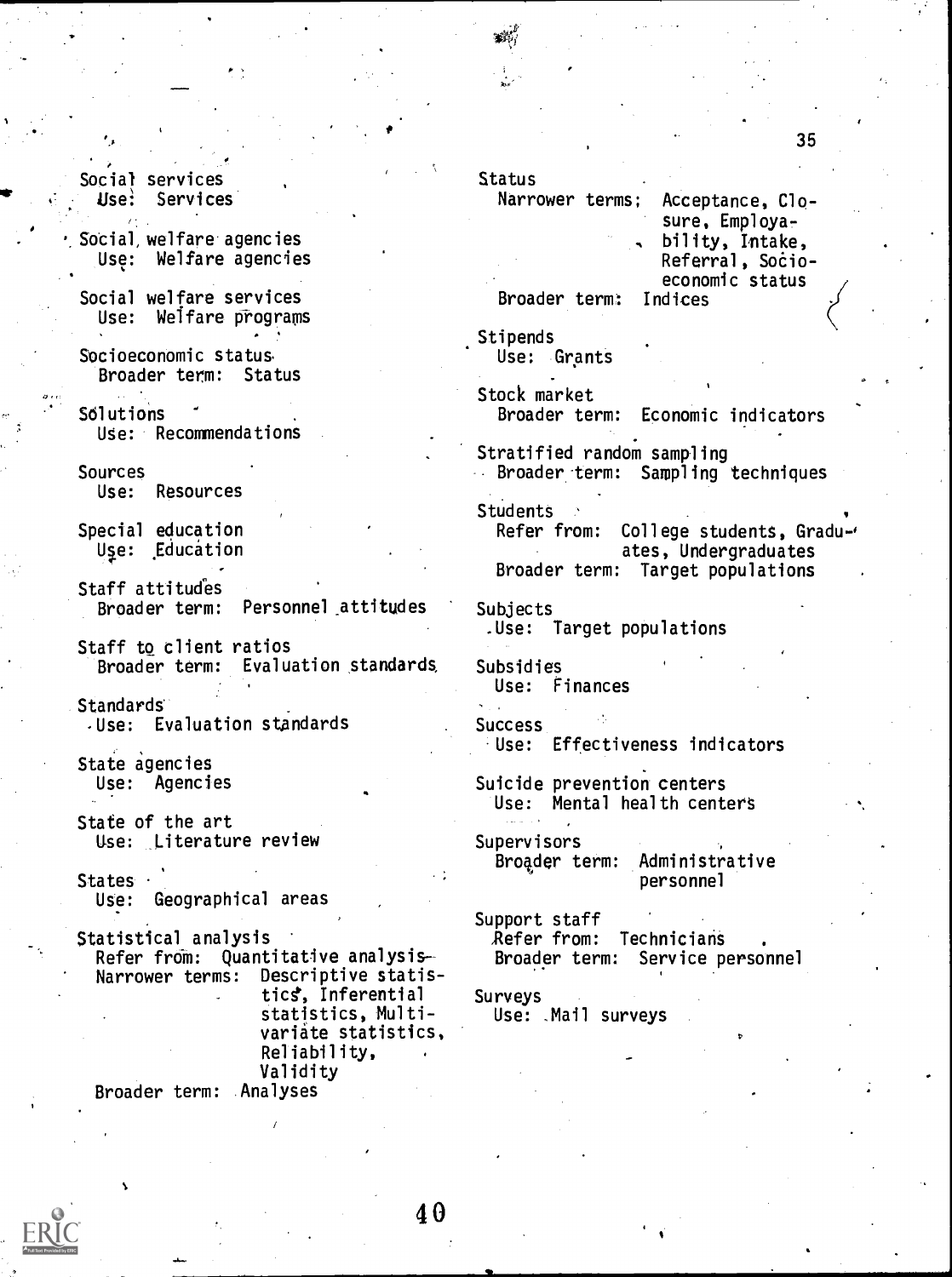Systems analysis<br>fefer from: Organizational analysis fluse: Attitudes Refer from: Organizational analysis Narrower terms: Critical incidents technique, Manage= ment by objectives, Operations research, Path analysis, Program evaluation review technique, Program planning and budgeting system Broader term: Designs gables 7Use: Audiovisual aids Target populations Refer from: Evaluees, Populations, **Subjects** Narrower terms:, Age groUps, Disadvantaged, Dysfunctional persons, ,Ethnic groups, Military personnel, Severely disabled, ,Students, Unskilled workers<br>Resources Broader term: Taxonomy Use: Classification systems **Teachers** Use: Educators Technical reports Use: Reports Technicians Use: Support staff Technologists Use: Researchers Telecommunications Broader term: Materials Telephone interviews Broader term: Data collection strategies Tenure -;Broader term: Employment **Terminology**  $\approx$  Use: Definitions. Tests -Refer from: Examinations, Objective tests, Performance tests, Pictorial tests, Proficiency tests Narrower terms: Achievement tests, Aptitude tests, Intelligence tests, Interest tests, Personality tests, Situational tests' Broader term: Data collection instruments  $t$ Theme Use: Mission Therapy Use: Counseling Thesauruses Broader term: Classification systems. Token economy Use: Behavior modification. Tokens Use: Incentives Tools Use: Materials Tower system Use: Situational tests Trade unions Use: Organized wörk force  $\theta$ . . . . . a

36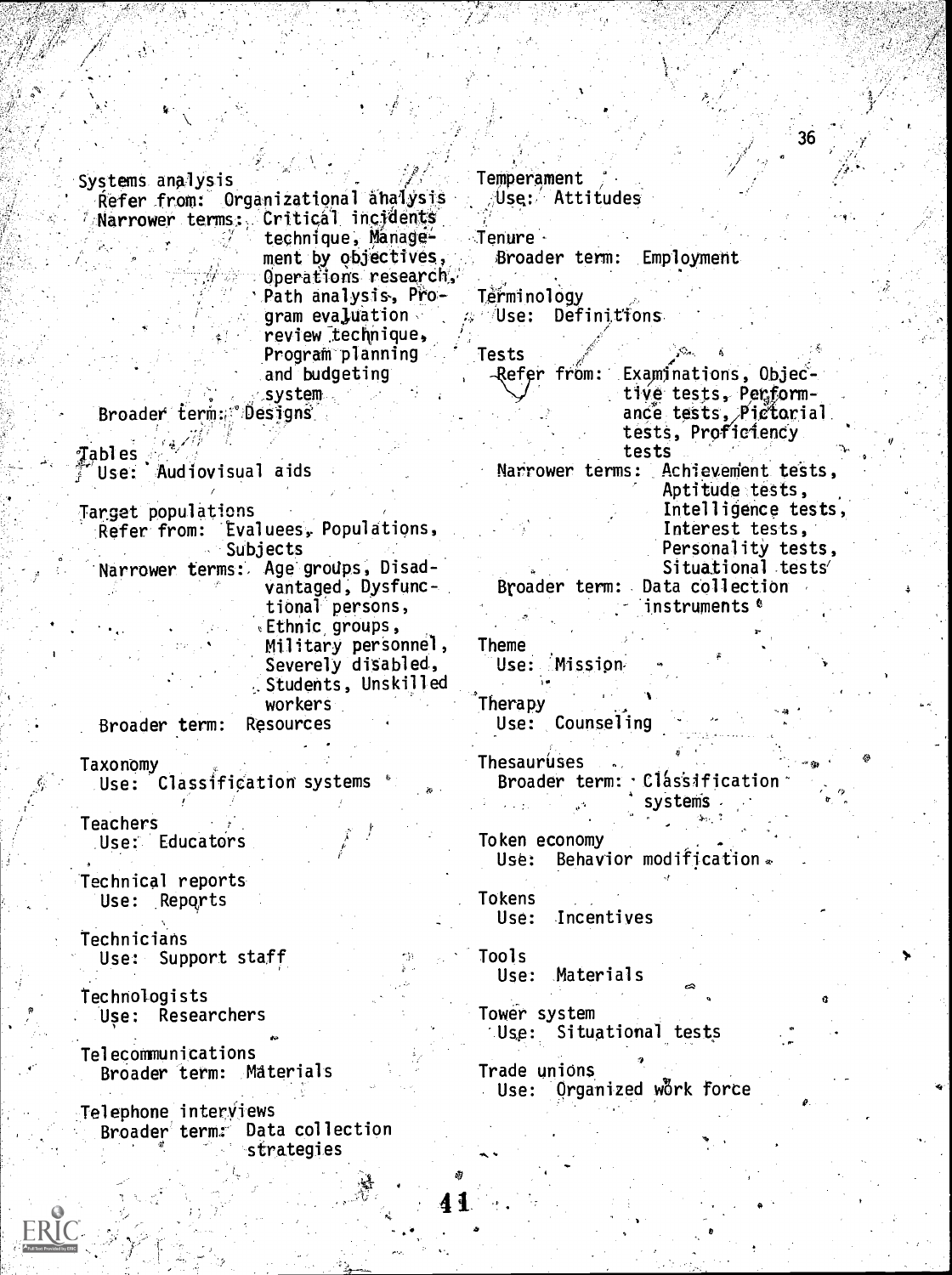#### raining

Narrower<sup>®</sup> terms: In service training, Job training, Mobility training, Warrower terms; On the job training, Orientation, Sensitivity training

I

续

Broader term: Programs

Treatment Use: Intervention processes

 $T_{\text{rouble}}$  shooting Use: Problem identification

Turnover Use: Attrition

Typologies Use: Classification systems

Undergraduates Use: Students

Undesirable outcomes Use: Evaluation outcomes

Undue delays<br>Use: Delays

Unemployment Use: Employment

Unions Use: Organized work force

Universities Use: Schools

Unobtrusive observations Broader term: Observations

Unskilled workers Broader term: Target populations

Urban

Geographical areas

∞Utiŀization Refer from: Exploitation, Impact, , Research utilization Change, Communications, Decisionmaking, Demonstra- . tions, Evaluation adequacy, Implications, Replication studies  $\overline{4}$ 

37

 $\wedge$  Validity  $\cdot$ -Refer from: Error detection Broader term: Statistical analysis

Values<sup>1</sup> Refer from: Principles Narrower terms: Ethical and legal constraints,- Policies 'Broader term: Conditions

Videotapes Use: Audiovisual aids

Visual aids Use:. Audiovisual aids

Vocational achievement "Ose: Achievement

Vocational adjustment Refer from: 'Work adjustment Broader term: Performance indicators

Vocational counseling Use: Counseling

Vocational fitness Use: Employability

Vocational rehabilitation Use: Rehabilitation process

Vocational rehabilitation agencies Refer from; Division of Vocational Rehabilitation Broader term: Agencies